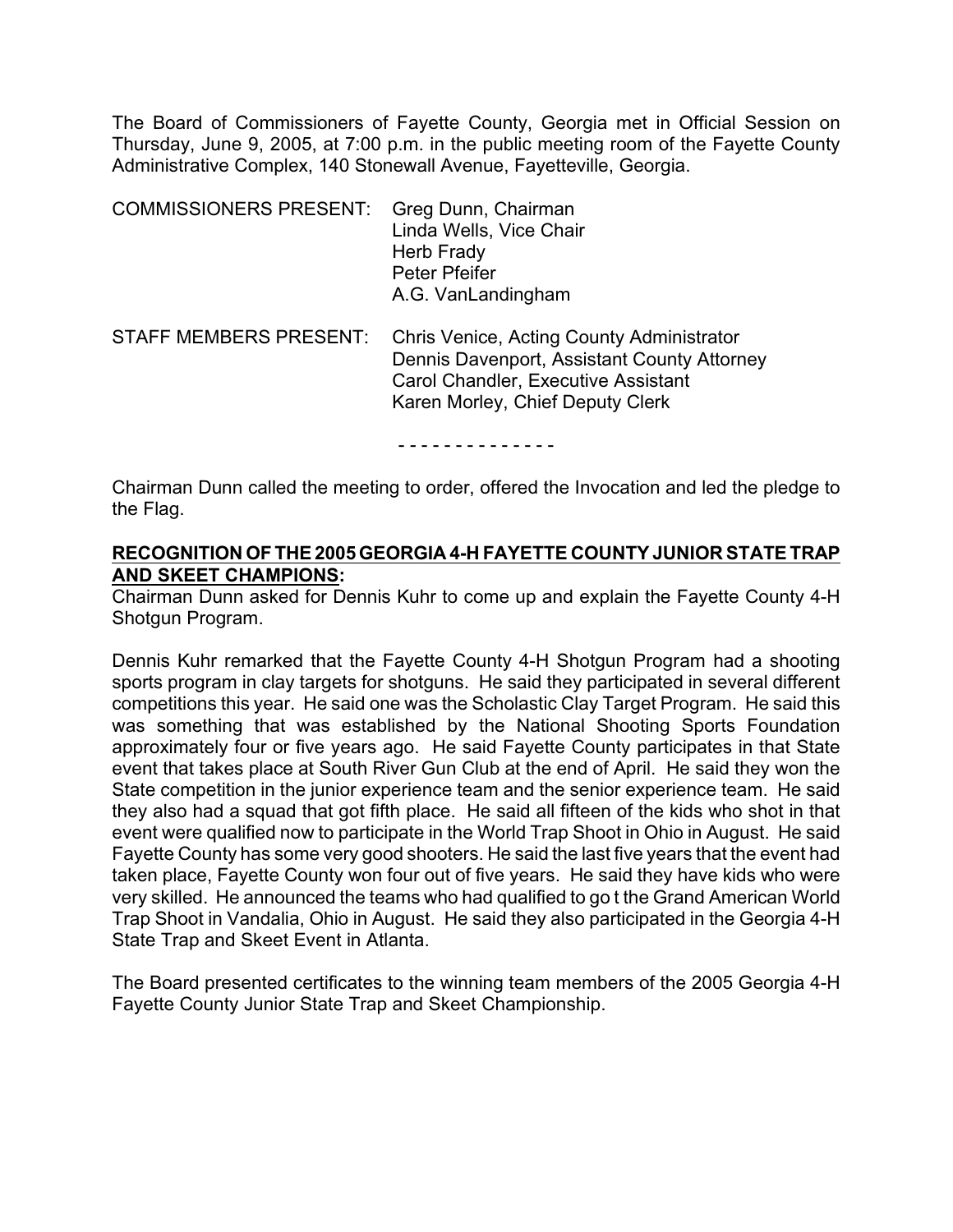#### **RULES FOR PUBLIC HEARING:**

Commissioner Wells remarked that there were four items listed under the Public Hearing section of this agenda. She said the Chairman would read each one of the items and after the first item was read he would ask if anyone wished to speak on the item. She said at that point in time anyone in the audience who would like to come forward may do so. She said they would have three minutes to make comments. She said the Board did ask that once the person was finished they must sign in on the sign in sheet. She said the Board encouraged people to keep their comments to three minutes. She said anyone speaking should only address their comments to the Board of Commissioners and not to staff or other people in the audience. She said there would not be any dialog between the person speaking and the Board. She said any of the Board members would be more than happy to meet with anyone at any time but this was a time for people to give their feelings about various items listed on this agenda under public hearing. She said the Board would be listening intently and take all of the comments very seriously and under advisement. She said the Board appreciated people taking time to come out and participate in their government. She said the Board would now proceed with the public hearing.

## **DISCUSSION OF THE COUNTY'S PROPOSED ANNUAL BUDGET FOR FISCAL YEAR BEGINNING JULY 1, 2005 AND ENDING JUNE 30, 2006:**

Chairman Dunn said there would have to be two public hearings for the Budget for Fiscal year 2006. He said this was the first public hearing and the Board would not be voting on the budget tonight. He said the second public hearing would be held on June 23 and the Board would vote at that meeting.

Commissioner Frady pointed out that the Board had also held three budget workshops on May 16<sup>th</sup>, May 17<sup>th</sup> and May 18<sup>th</sup> discussing this budget.

Director of Business Services Mark Pullium remarked that the total general fund was \$47,604,412. He said the total special revenue funds amounted to \$9,525,257. He said total capital project and capital improvement programs amounted to \$126,139,761. He said the enterprise funds including the Water System totaled \$13,272,668 plus the internal service fund for vehicle replacement was \$283,039. He said this amounted to a total budget of \$196,825,137. A copy of the summary of proposed appropriations, identified as "Attachment No. 1", follows these minutes and is made an official part hereof.

Chairman Dunn asked if anyone wished to comment on the proposed budget.

Jim Lancaster, 140 Southwood Court, Fayetteville said he wanted to comment on the allocation of funds for personnel on the Drug Enforcement Squad for the Sheriff's Department. He remarked that the mission of the Sheriff's Department was to protect and serve the public and a key to success in accomplishing any organization's mission was training good people, recruiting them to finding their mission and letting them perform their duty guided by their qualified professional supervisors. He said anyone who had seen the Sheriff's Department in action would have to agree that Fayette County had outstanding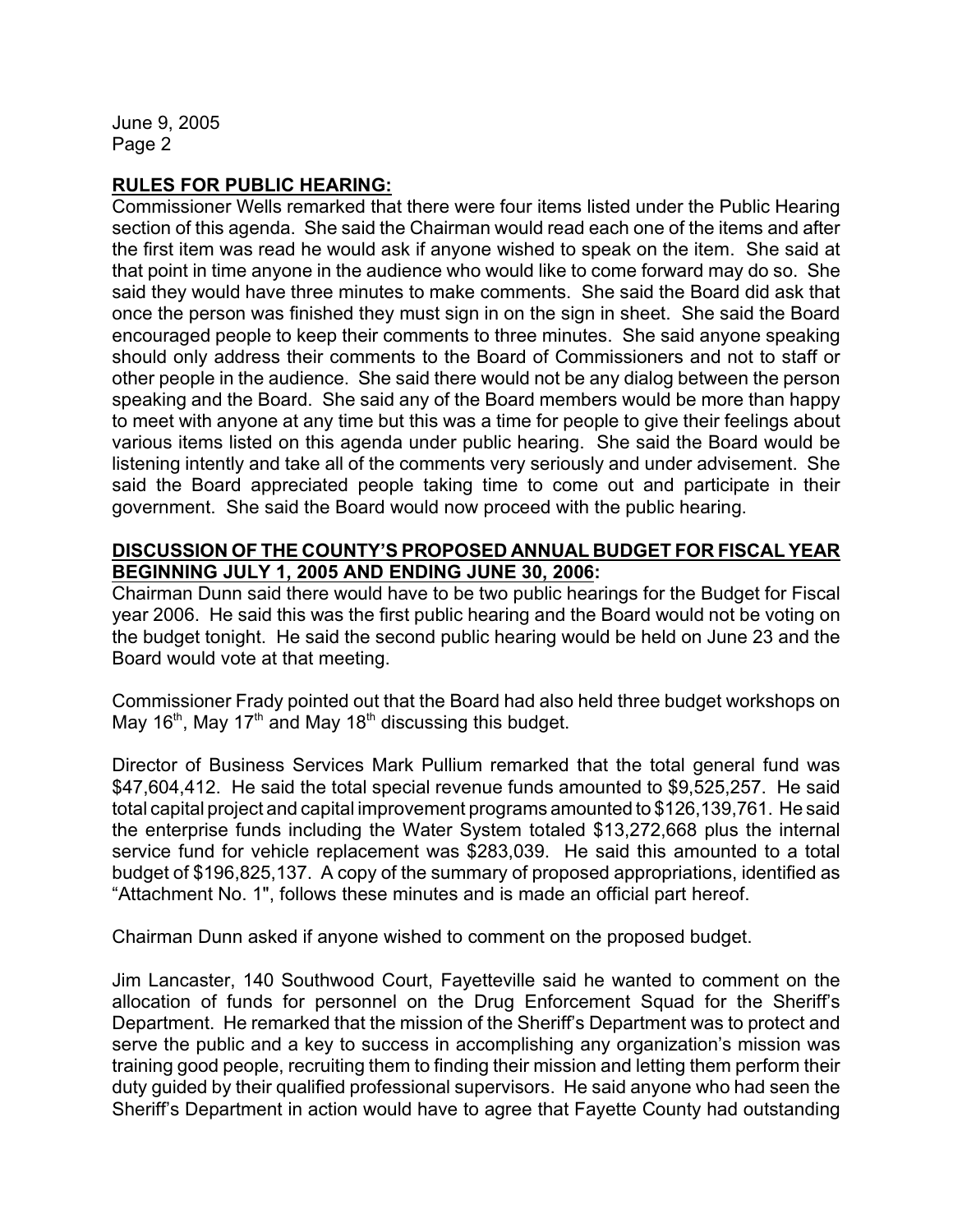leaders and hands on leadership. He said the county could be proud that we did not have the situation that existed in DeKalb County, Fulton County and the City of Atlanta yet. He remarked that more and more people from all over the world were coming to Fayette County for the good life, and affluence in this county had attracted and will continue to attract individuals and groups who wanted to prey on the citizens of Fayette County especially young adults and school age children. He said he was speaking from experience as having 36 years in public school service and 10 years as a principal of a large high school. He said this county must make the utmost effort to fight the intrusion of drugs by any legal means necessary or we would see the schools, our quality of life and our safety be dispersed and degenerate. He said the citizens did not want Fayette County to become just another feeding ground for criminals who prey on young and old alike. He said if the county succeeded from keeping just a few school age kids protected from these predators, it would be worth every penny that the county spent. He said whatever we have to sacrifice to accomplish that objective was certainly on every grounds justified. He said he knew what drugs could do. He said they were everywhere and we must fight them any way that we could. He said the best way was to put people out there in the field where the drugs were and allow them to deal with those who wanted to prey on the young people. He said it was his hope that it would not take a major incident with some tragic consequences for our officers and for us before we go ahead and give those people the help that they were asking for, needed and deserved.

Lee Richards, 591 Hampton Place, Woolsey said Mr. Lancaster had said just about everything that he wanted to say. He said Chairman Dunn had made a statement a few months ago about giving several million dollars to the senior citizens. He said he was a senior citizen but he said he would rather see the money used to protect him in the Sheriff's Department and support them rather than putting it into a place that 60 people used. He also commented on the county's "crown jewel" park located at the Clayton County line. He said this park would be a haven for criminals and gangs that the Sheriff's Department would need additional officers to patrol. He said Chairman Dunn had called this the county's "crown jewel" located on the Clayton County line. He said Chairman Dunn could read the article if he did not believe he said it. He said he would be glad to get the article. He said this would only create more problems for the county and the need for more officers for the Sheriff's Department. He said he would rather be protected by the good Sheriff that the county had and an adequate number of officers than he would a new building here for 60 people to go and use once in a while.

Chairman Dunn asked if anyone else wished to speak. Hearing none, he said the Board would move on to the next item under public hearing.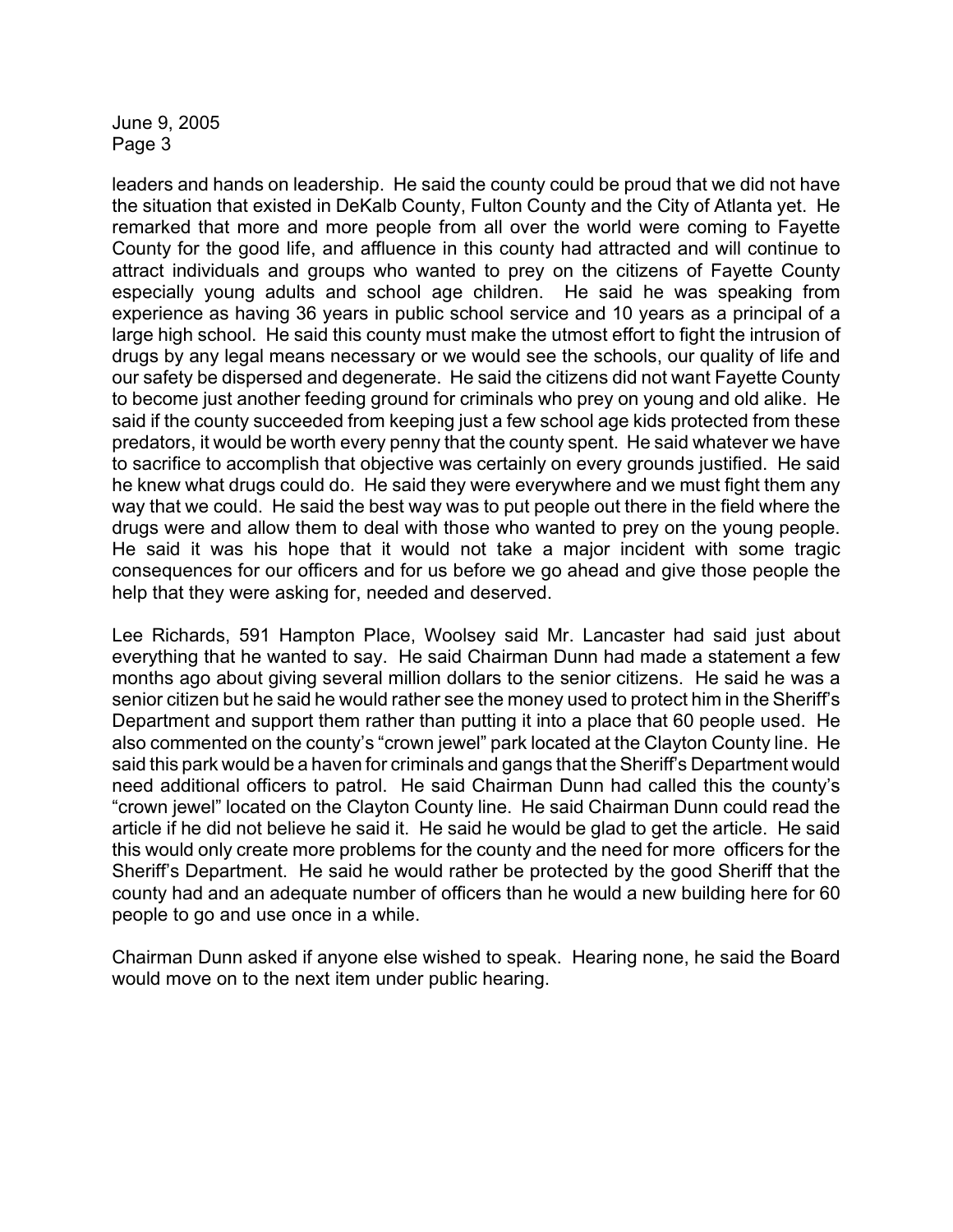**ORDINANCE NO. 2005-13 - AMENDMENT TO THE FAYETTE COUNTY DEVELOPMENT REGULATIONS REGARDING ARTICLE XIII. POST-DEVELOPMENT STORMWATER MANAGEMENT FOR NEW DEVELOPMENT AND REDEVELOPMENT:** Acting County Engineer Phil Mallon remarked that this item was a proposed amendment to the Fayette County Development Regulations regarding Article XIII. Post-Development Stormwater Management for New Development and Redevelopment as presented by the Engineering Department. He said the Planning Commission recommended approval with one (1) condition 5-0 as follows: if the State permits the plan to be approved by a registered landscape architect the County would approve such addition to the ordinance. He said this item was tabled from the May 26, 2005 Board of Commissioners' meeting.

Mr. Mallon remarked that this item and the next two items were tabled from the May 26<sup>th</sup> Board of Commissioners' meeting. He said it was his understanding that he could not actually change what was approved by the Planning Commission. He said instead of changing the actual ordinance, he provided the Board with a list of suggestions that he asked the Board to consider incorporating into the ordinance.

Chairman Dunn asked Mr. Mallon if he had spoken with Commissioner VanLandingham about these amendments.

Mr. Mallon replied yes he had spoken with Commissioner VanLandingham and Commissioner Frady.

Mr. Mallon remarked that the first item was the proposed post-development stormwater management for new development and redevelopment. He said this ordinance was one of several developed by the Metropolitan North Georgia Water Planning District to protect water resources, environmental health and the quality of life in the Atlanta metropolitan area. He said the ordinance established post-development stormwater management requirements for new and redevelopment projects. He said this included water quality criteria, stream channel protection, over bank flood protection and extreme flood protection. He said provisions within the ordinance would help ensure that stormwater management facilities and practices were inspected and maintained on a regular basis to continue proper operation. He said this ordinance was mandated by both State law and it was a requirement of the county's small municipal separate storm sewer system under the NPDS general permit. He said by mandating he meant that the county would not have to adopt this exact ordinance but something very similar to it in its purpose or intent. He commented that over the course of developing this document, there had been a lot of discussions both with the Commissioners, the public and with the staff. He pointed out that this ordinance was just one of six elements comprising Fayette County's storm water management program. He said during development some pretty substantial issues had arisen. He said most importantly to him was whether or not this ordinance would protect or improve water quality and reduce flooding impacts, cost of maintenance and how would the county's existing detention ponds function and what sort of needs would those structures have and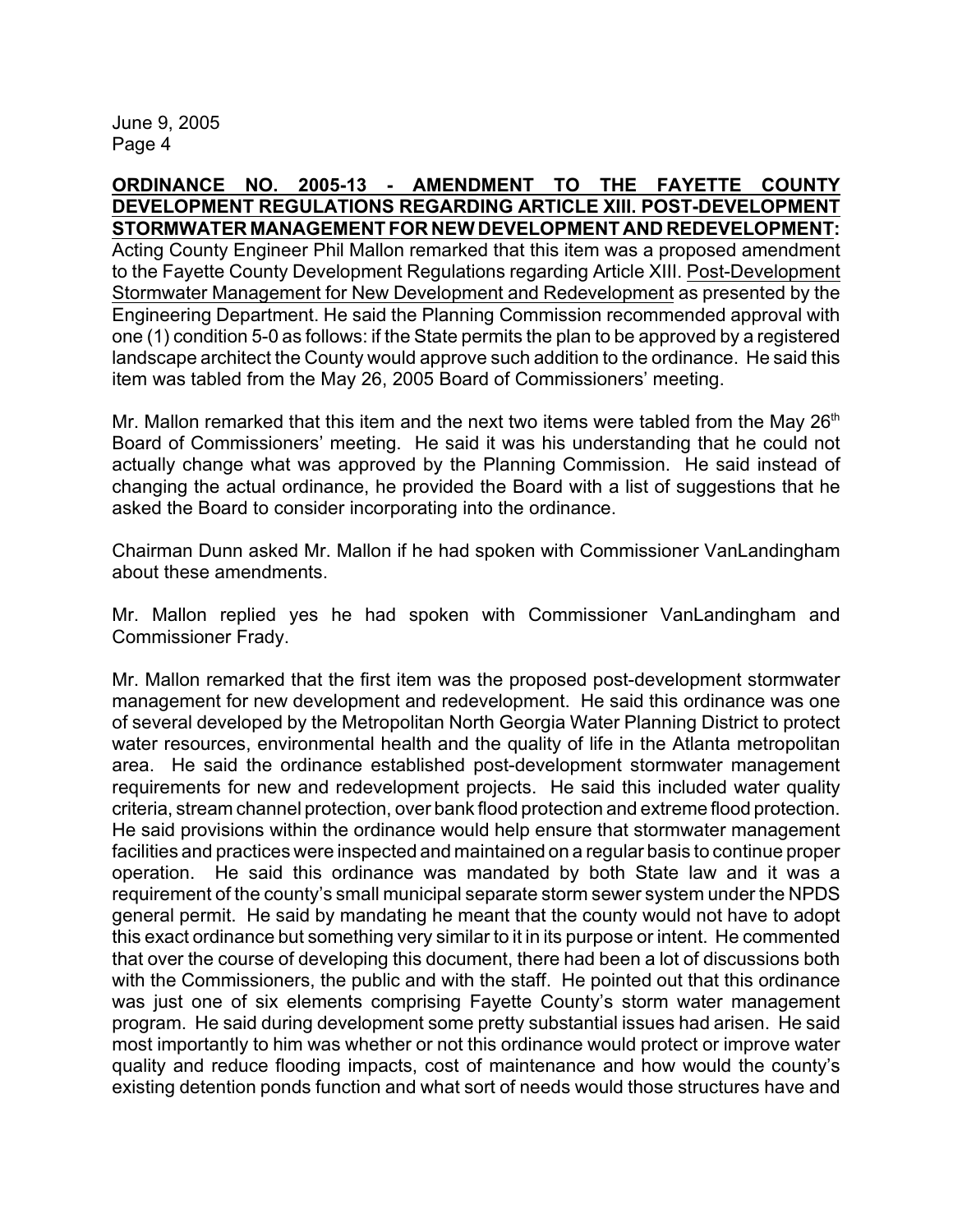what was the best way to address these needs. He said this ordinance did not address all of those but it was the first step in moving forward with them.

Mr. Mallon said he would like to mention two brief points that had come up recently. He said there was an idea to pursue a citizenry advisory panel that could be put together to help take advantage of the resources within the county both in terms of expertise, existing data, possible private money and most notably volunteer labor.

Mr. Mallon said the second idea would be to consider something the Board had discussed approximately one year ago and that was looking at a study to really get an idea of how many existing structures were out there and what sort of problems and maintenance needs they had. He said he could not really answer that right now with any amount of certainty. He said until there was some real information and possible input from a citizen's advisory panel, then a better plan could be developed to address those main questions that he had mentioned earlier. He said the main point to remember was that this ordinance was just one step and he believed the first step of a larger program.

Mr. Mallon asked the Board if they had reviewed his suggested changes. He said there were eight changes listed. He said most of these were strictly editorial where there was a typo that needed correction. He said three of them were based on recommendations either talking with Commissioners or the public. He said there was one additional item that he would ask to be added and that was the effective date of the ordinance. He suggested changing that from July 1<sup>st</sup> to August 1<sup>st</sup>. He asked the Board if they wanted him to go over the nine suggested changes and the Board said they had already reviewed them and that would not be necessary.

Chairman Dunn remarked that this was a public hearing and asked if anyone wished to speak on the suggested changes to the stormwater management plan.

Tom Kerlin, 1759 Highway 85 South, Fayetteville remarked that he was present as a member of the Fayette County Farm Bureau Board of Directors. He said he understood that nothing basically could be changed that the Planning Commission had recommended. He said they had wanted to bring up some issues with the Board but they had not seen the legal notice in time for the Planning Commission hearing.

Chairman Dunn said the Board could change anything in this proposed amendment and Commissioner Frady agreed.

Mr. Kerlin said they did have a concern about the items in the ordinance that called for prohibitive uses several times within the ordinance. He said he was referring to Section 8-203.

Commissioner VanLandingham interjected that this regarded the next ordinance amendment on the agenda.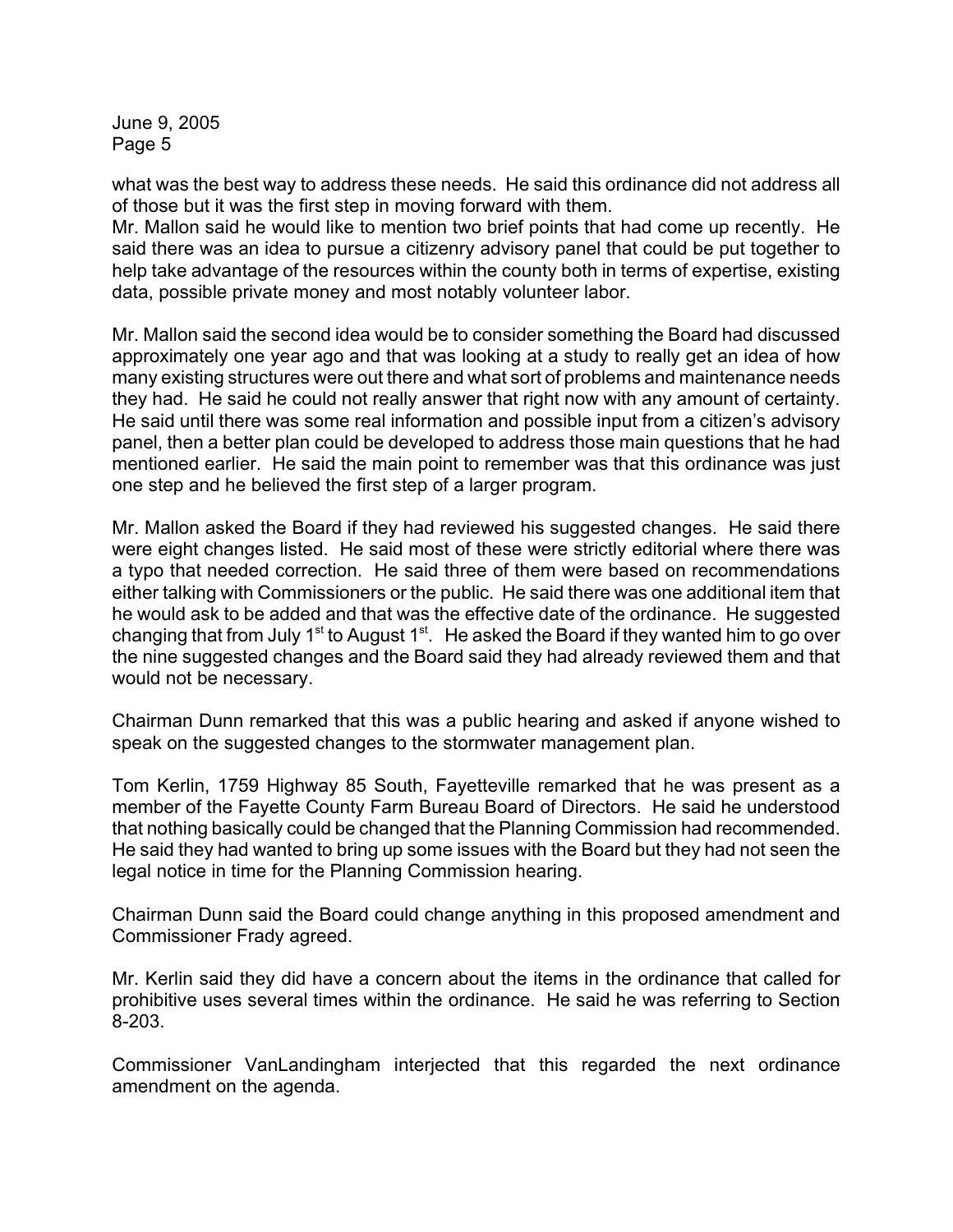Mr. Kerlin said he would comment on his concerns when the Board discussed the next item.

Chairman Dunn asked if anyone else wanted to speak on the stormwater management issue.

Dennis Chase, 290 Crabapple Road, Fayetteville said he was here to support this ordinance but he had some real concerns about what had taken place and what had not taken place. He referred to page 17 under water quality. He said he was aware that these paragraphs came directly from the North Georgia Water District. He said he served on the Flint River Advisory Council for the North Georgia Water District and he was very familiar with these documents. He said the first sentence stating that as a result of all stormwater runoff generated it would be presumed that a stormwater management system complied with the requirement. He said if the county was going to pass an ordinance and then going to assume that it was working even with the best intentions, he felt there was a problem right from the beginning particularly where it talked about water quality. He said he had sat on the Flint River Advisory Council for the North Georgia Water District when they had reviewed in great detail all six of the ordinances that were under consideration. He said that work began over five years ago when Chairman Dunn had appointed him to that Council. He said since that time he had also served on the Peachtree City Stormwater Advisory Committee. He said he had begun work on that in early 2001 and they had reviewed all of these ordinances during that time. He said in June of 2002 the City of Fayetteville asked him to serve on their Stormwater Task Force where once again they had gone through all of these ordinances and the entire stormwater scenario.

Mr. Chase further remarked that one of the main problems with what was happening was that the county was so late in this process almost to the time that something must be done legally. He said he was afraid that the county would go charging in and not have everything worked out. He said he was glad to hear Mr. Mallon suggest a task force. He encouraged the Board to do this as quickly as possible and put this in high gear. He commented that all six of these ordinances were extremely important and extremely complex. He said if he tried to talk to the Board about all of the problems that he has had on the Flint River Advisory Council and all of the work that had been done on the two task forces, he would be here for a couple of hours. He said some of the processes were very complex and complicated. He said even with that this was still a better option to take than waiting and not taking any at all with the assumption that the Board would be willing to listen to the task force and information that they provide. He said some of these ordinances were dependent one on the other. He said it would be very difficult to apply some of this to existing residential areas, commercial areas, church parking lots and other areas. He said this was a massively complex issue and to be four or five years after everyone else was almost to their end it really concerned him. He said the county's was far more complex than any one of these cities. He said he recommended that the Board vote on this with Mr. Mallon's recommended changes but also put together an advisory council as soon as possible. He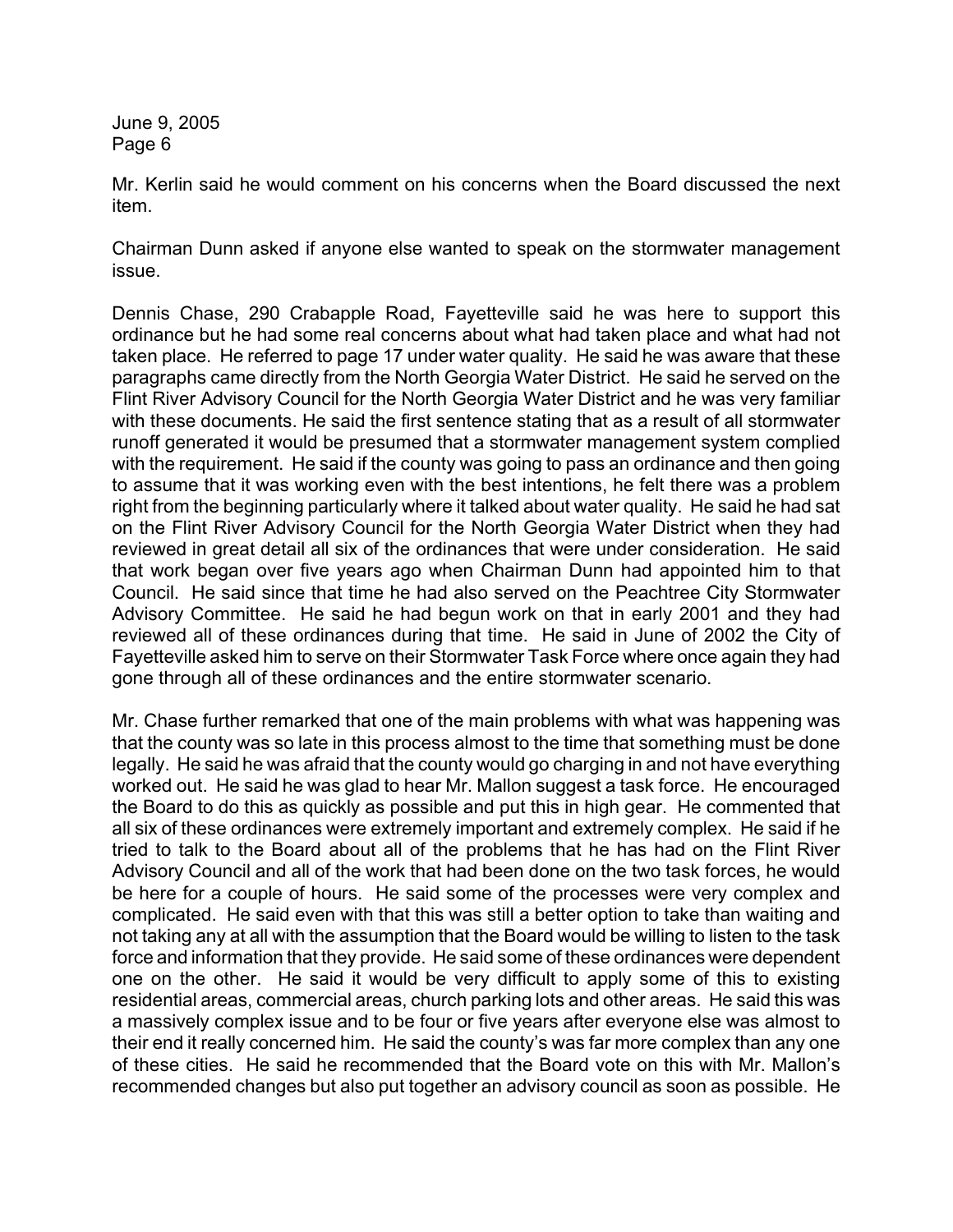said he did not feel the county would have the kind of product that it wanted here unless something was done along that line.

Chairman Dunn asked if anyone else wished to speak on this ordinance. Hearing none, he asked for the Board's pleasure in this matter.

Commissioner VanLandingham said he had discussed this ordinance with Mr. Mallon and several other people. He said he had great concern along the lines of Mr. Chase and he felt the intent was good and he felt the county needed the ordinance but he did not think this was what the county really needed. He said he had read this thoroughly and this was a very complex issue to him and one that he did not quite fully understand. He said he knew the need for the ordinance was there but he still had a reservation about passing this ordinance for the simple reason that once it was on the books, it would take forever to do anything about it. He said he had made a statement that he probably would not vote for this ordinance but after tonight he would vote for it if there was a promise that there be a task force formed that would review these ordinances that would correct the issues that needed to be corrected. He said he understood the ramifications of not doing this. He said the county had a permit that it was trying to obtain for Lake McIntosh that would greatly affect that. He said he would vote in favor of this if that promise was there and moved on immediately and not wait six months to start. He felt this ordinance was so restrictive and so complicated that he saw an enforcement problem, a maintenance problem, a building problem and many other problems. He said he did not feel that this was going to work for the county. He said he recalled the individuals who had helped draw this ordinance up pass down a recommendation that the county put a pumping station for a waste disposal system down in Brooks. He said Fayette County did not even have a waste disposal system. He said not too many years ago there was an inventory and a testing of the county's streams. He said Fayette County had the cleanest streams in metro Atlanta but the county was having to do these things to satisfy the other groups. He felt there was a better way to do this. He felt this could be done if people who would be performing these duties every day were involved in this and not somebody up in Atlanta who knew less about it. He said if that promise was there then he would vote for it but if it was not then he would not vote for it.

Commissioner Frady said he had pretty much the same feelings as Commissioner VanLandingham had. He said this was a very complex situation and he felt this would just be a band-aid on something that might create bigger problems in the future. He said Fayette County was responsible for the end result regardless of what was done. He said if the homeowners were required to do this through an association, then they would have to pay for it. He said he was not in favor of this. He felt the county needed a stormwater utility that could be done in the entire county. He felt Fayette County needed to get started in that direction and he would support that. He said the E.P.D. was going to hold Fayette County responsible in any case whatever happened. He felt the county's 404 permit would be in jeopardy at this point. He felt the entire county should be protected and not just part of it at this time.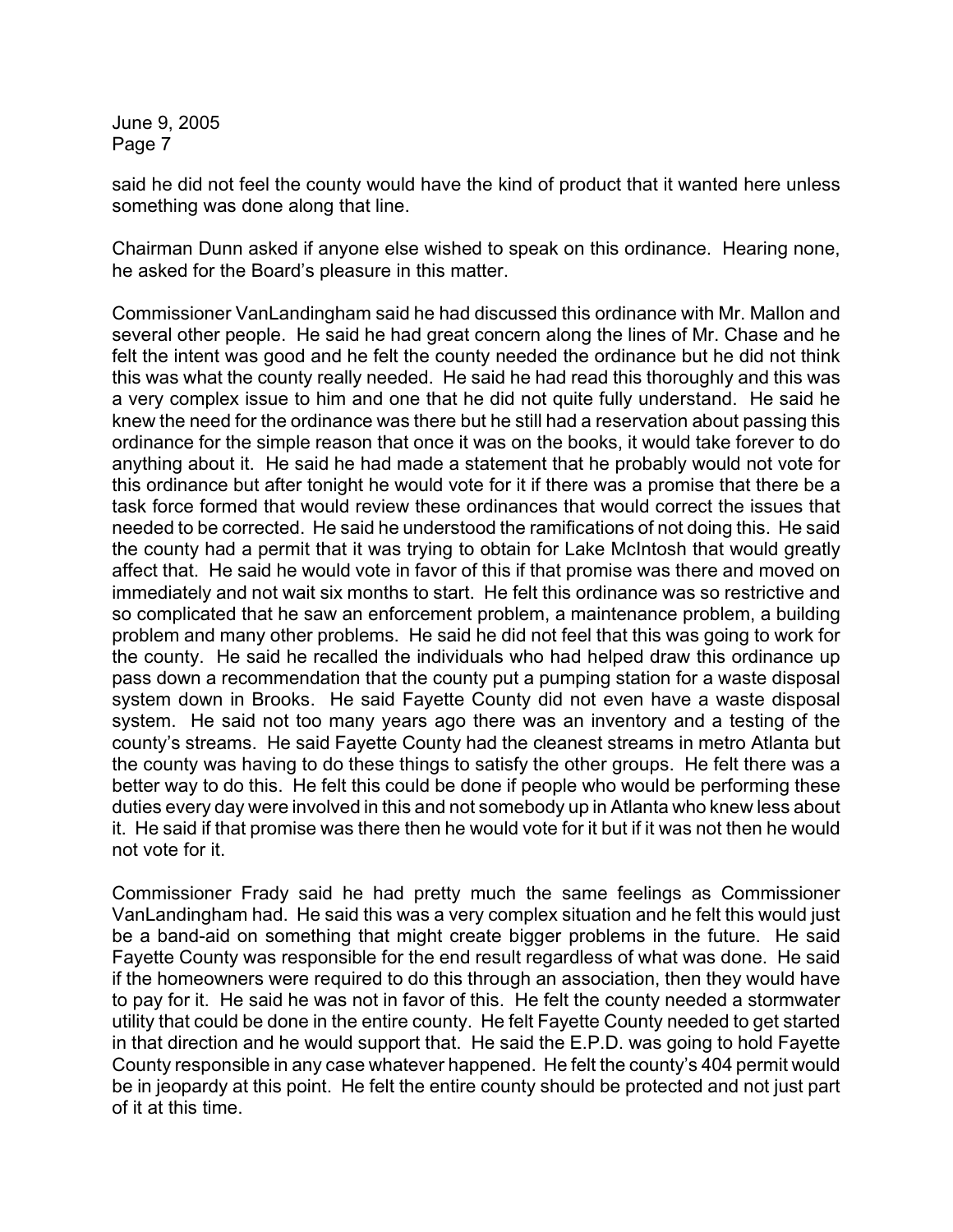Commissioner Pfeifer said he also looked at this as a first step. He said the other ordinances as well were all first steps. He agreed that this was a complex issue and lots of room to improve but to be honest the county was proceeding to beat the State's mandates. He felt this was doing that in the least harmful way and setting up a process by which the situation could be monitored and tracked and make recommendations and give advice as to how to improve the situation. He felt this was the way in which to proceed.

Commissioner Wells said she agreed with Commissioner Pfeifer on this. She said this was not the panacea that was going to address the entire county. She said the county had been mandated and given the short time frame. She said the county was behind because bad information was received from the State. She said there were some things that the Board did not know that would have to be done and the county would have to do. She said Fayette County already had clean water but now the State was going to make the county take it to another level. She said this had not been anticipated. She said it was not that the county had been dragging its feet but that staff was trying to make sure that the least amount of harm was done. She felt this Board has had to address several times in the most recent past was that there were good intentions but sometimes there were unintended consequences for those good intentions whenever they were implemented. She said tonight the Board would have to be very careful. She said this was a first step. She said the Board could not address the entire county in the time frame that there was and if the Board sat back trying to address the entire county, then all of the deadlines would be missed. She said she felt that a utility was not the answer. She said this was not unprecedented in Fayette County. She said there were special tax districts now for street lights. She said there were situations for handling special circumstances for special areas. She felt the Board would be presumptuous at this time to go out and tax the entire county for a situation where it was only going to need to be addressed in a particular situation until there was a better understanding of what the Feds were going to require. She said the county knows that the Feds were going to come back and put other constraints on the county for existing development. She said the Board would have to take this one step at a time and not all at once. She remarked that this was the first step. She felt it was a good ordinance although it was not a perfect ordinance. She said there would never be a perfect ordinance in an imperfect world. She felt this was a good first response and the county had to move forward.

On motion made by Commissioner Wells, seconded by Commissioner Pfeifer to adopt Ordinance No. 2005-13 - Amendment to the Fayette County Development Regulations regarding Article XIII. Post-Development Stormwater Management for new Development and Redevelopment in its entirety as presented, discussion followed.

Commissioner VanLandingham asked if there was a commitment from the Board and engineering to follow up on this with a public awareness committee to research this.

Commissioner Wells replied no.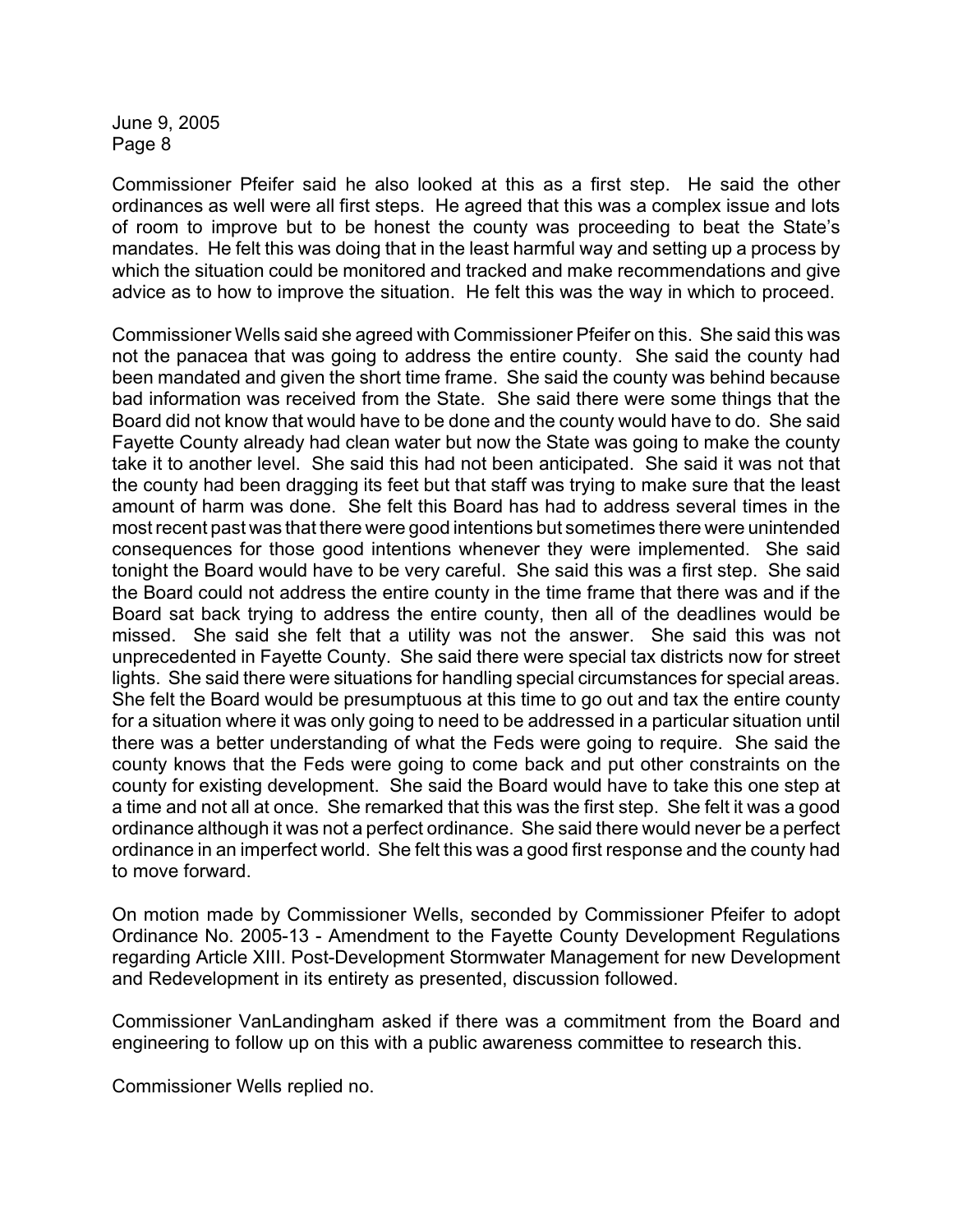Commissioner Frady remarked that county staff had done a lot of work on this particular project, however the Board had met ten months ago and started this project which could have gone in either direction at that time and been further along than now and had total county coverage. He said he would like to have seen that happen. He said hopefully the county would get to that sooner rather than later because it was going to have to be done.

Chairman Dunn said in answer to Commissioner VanLandingham's question about a commitment, he said he would commit that he would certainly consider that but this was the first time he had ever heard of it. He said he was not prepared to say that he would definitely support that. He said he would not want to make a promise and then break it. He said he would certainly consider it. He said this ordinance like many others that the county would have to deal with was a result of the State sending the county these things. He said in a lot of ways they were huge unfunded mandates from the State of Georgia. He said he was a member of the Water Board when a lot of the work was done. He said if the county approved a storm water utility, it would be a storm water tax on the community. He said he was not ready to do that. He said if he could avoid a tax and still comply with the State laws then he would do it. He remarked that he was in favor of this regulation as it was written but he was aware that this was a first effort. He said the county would be consulting many people on future ideas and how things should be done. He said he was not ready tonight to say a storm water utility was the right direction to take. He pointed out both of the large Fayette County cities had done this. He said if the county had the density of those cities, it would probably be recommended to go that route too. He said the county had a much different problem than the cities. He remarked it was unsure exactly how that would evolve over the next months and years. He said there were a lot of regulations coming down for the county. He stated the last thing that he would be looking at was to comply with each regulation to create a new tax on the citizens. He said Fayette County was already in better shape in a lot of ways than some of the other communities that were doing this. He said some of the other counties had been overwhelmed by these regulations and they were struggling with them too. He said it was also unknown if the county submitted this in this form that the State would approve it. He said they may notify the county that changes might have to be made. He said at this point he was comfortable that the county should take this approach now.

Commissioner Frady commented that whoever does this in future development was going to be taxed to take care of this. He said half of the county was going to be paying a tax to protect all of the county to solve these problems. He said these subdivisions would be taxed and would have to take care of it and the county would have to supervise it to make sure that they did. He said the county would be handing down a mandate of its own.

Chairman Dunn remarked that developers would be spending more money. He said this might be the way the county would have to go in the future but he was not ready to go there yet.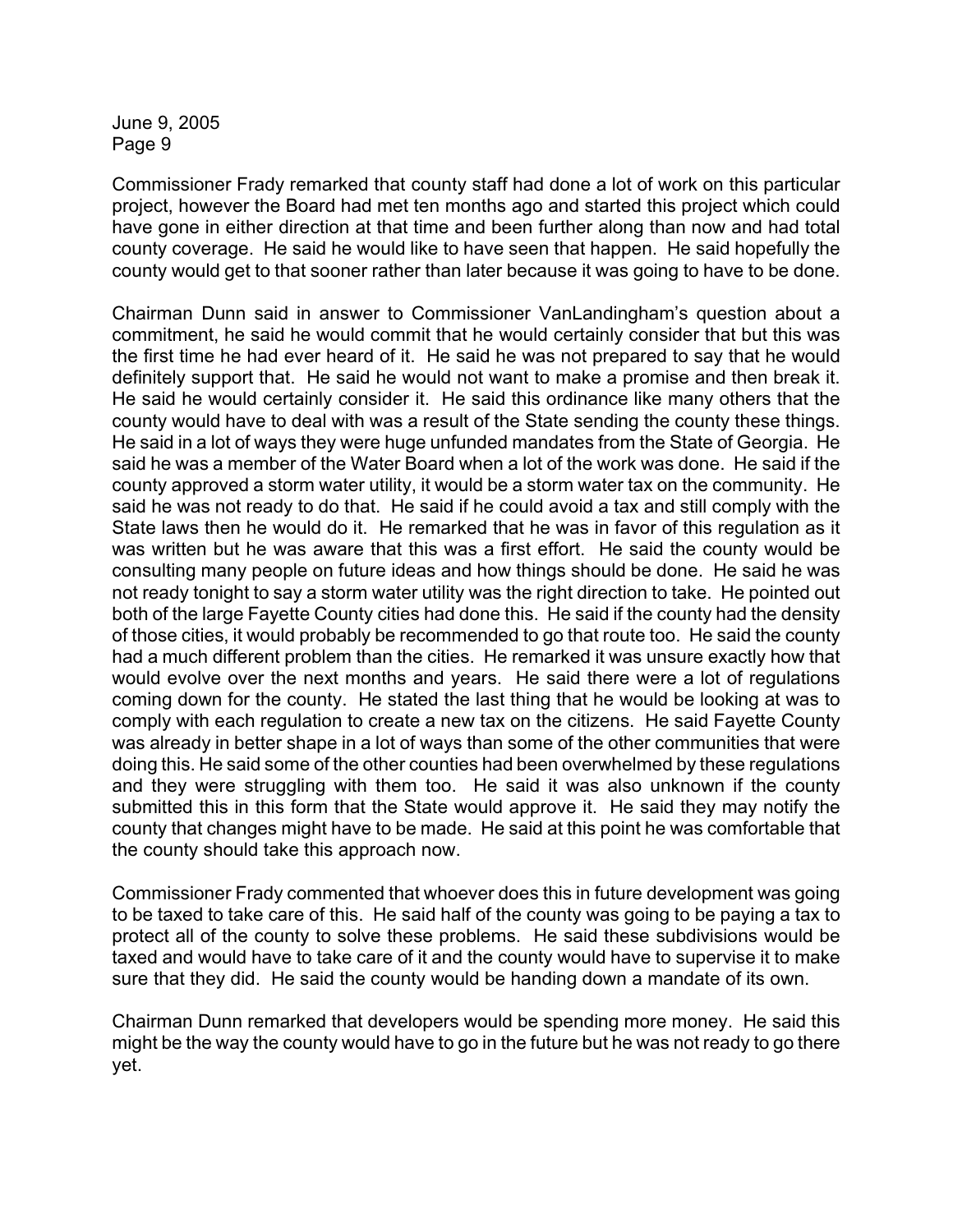Commissioner VanLandingham said the reason he had brought up the idea of the task force was that in talking with Mr. Mallon about this he seemed like this was a logical approach to it. He said he did not know what effect that this was going to have on homeowners in the very end result. He felt the Board needed to listen to what these people were saying. He said an ordinance might be written later that everyone could live with but right now this one was full of problems. He said he felt the task force would be the best way to do it because these would be the people who would have to abide by the ordinance and they could point out problems that the Board might not even consider. He said until that was offered, he would not be able to support it.

Commissioner Pfeifer commented on the advisory committee. He felt it was a good idea that there were citizens who could do an inventory to monitor the situation and make recommendations, however, that was not part of this ordinance. He said he would support the idea of a committee but that was not part of this motion.

Chairman Dunn called for the vote.

The motion carried 3-2 with Commissioner VanLandingham and Commissioner Frady voting in opposition. A copy of Ordinance No. 2005-13, identified as "Attachment No. 2", follows these minutes and is made an official part hereof.

Mr. Mallon asked for clarification on the Board's motion. He asked if the motion included the nine changes that he had presented to the Board and Chairman Dunn replied yes.

Commissioner Wells said her motion was to approve this ordinance in its entirety.

Chairman Dunn said he understood the motion covered the nine items presented by Mr. Mallon.

Attorney Dennis Davenport said it seemed fairly clear that Mr. Mallon was presenting the changes as part of the ordinance and offered to go through those line by line.

**ORDINANCE NO. 2005-14 - AMENDMENTS TO THE FAYETTE COUNTY DEVELOPMENT REGULATIONS REGARDING ARTICLE VII. WATERSHED PROTECTION ORDINANCE, SECTION 8-201. WATERSHED PROTECTION AREAS, 12. STATE WATER; SECTION 8-202. APPLICABILITY, B. SMALL WATER SUPPLY WATERSHEDS, 1., 2., AND 4., AND F. STATE WATERS; SECTION 8-203. RESTRICTIONS, F., 1., 2., AND 3. AND AMEND LETTERING OF REMAINING SECTIONS BY CHANGING EXISTING F. TO G. AND G. TO H.:** 

Acting County Engineer Phil Mallon remarked that this item concerned Amendments to the Fayette County Development Regulations regarding Article VII. Watershed Protection Ordinance, Section 8-201. Watershed Protection Areas, 12. State Water; Section 8-202. Applicability, B. Small Water Supply Watersheds, 1., 2., and 4., and F. State Waters; Section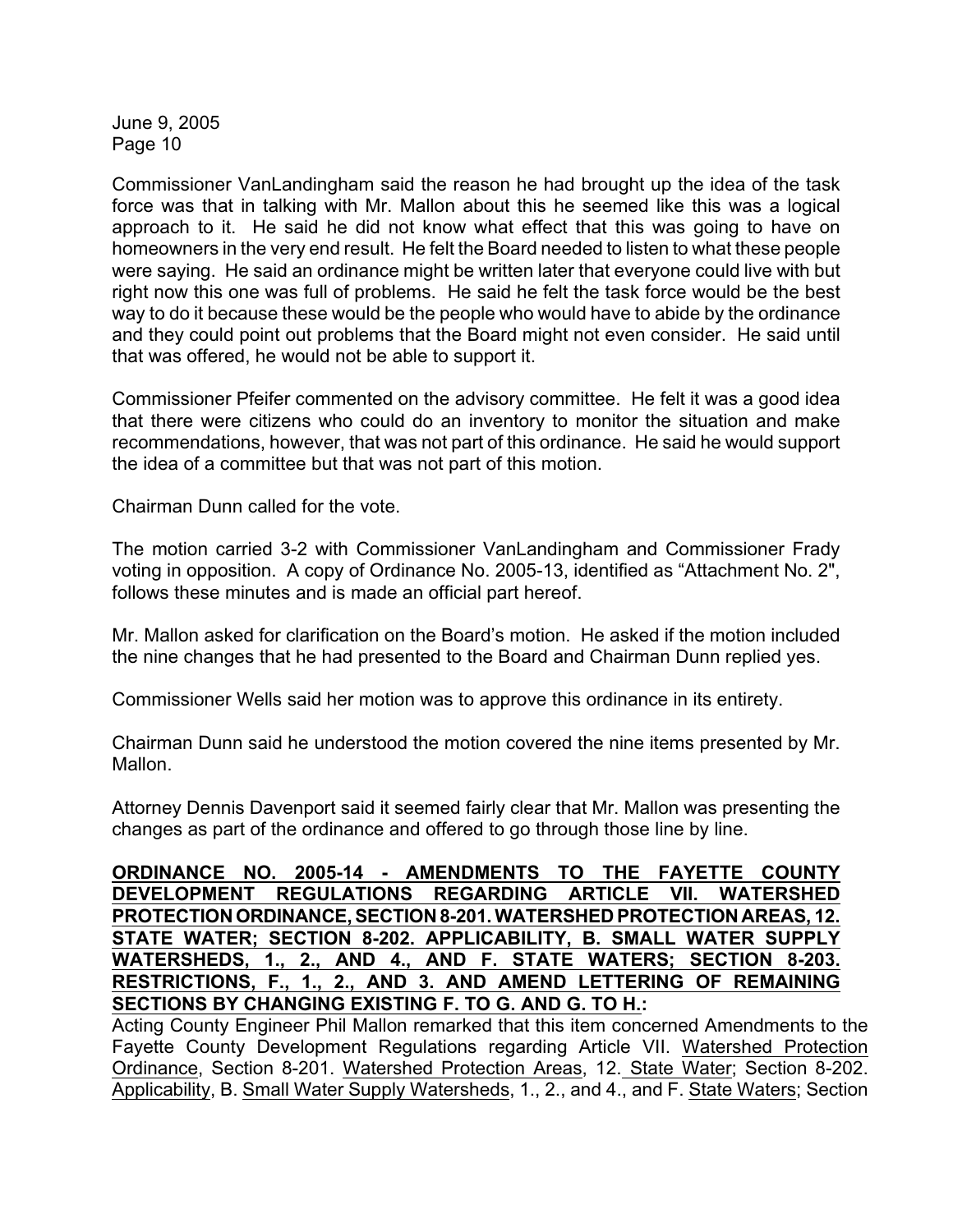8-203. Restrictions, F., 1., 2., and 3. and amend lettering of remaining sections by changing existing F. to G. and G. to H. as presented by the Engineering Department. He said the Planning Commission recommended approval as submitted 5-0. He said this item was tabled from the May 26, 2005 Board of Commissioners' meeting.

Mr. Mallon remarked that Fayette County had an existing watershed protection ordinance that protected the larger water bodies within the county by establishing natural buffers in impervious area setbacks. He said this proposed change to the ordinance would expand the number of water bodies subject to the watershed protection. He said specifically the revision establishes 50 foot buffers and 75 foot setbacks along all State waters. He remarked that implementation and enforcement of the new buffers and setbacks would follow the same procedures already used for other sections of this ordinance. He said they would be used or applied to new development as site plans and building permit applications were filed with the county. He said similar to the stormwater ordinance, this change was mandated by State law. He pointed out that it was not necessarily a requirement of the NPDS permit. He said doing so would make the county's watershed protection ordinance substantially more protective than the Water Planning District's model ordinance. He also added that he felt buffers were the single most effective, efficient and cost effective manner of protecting both water quality and flood control. He further remarked that similar to the previous ordinance he had a suggested change that provided exemptions to agricultural operations and timbering operations.

Commissioner Wells asked Mr. Mallon what page the exceptions were listed and Mr. Mallon replied that it was a stand alone sheet at the front of the ordinance.

Chairman Dunn asked if anyone wished to comment on this item

Tom Kerlin, 1759 Highway 85 South, Fayetteville said in light of the recommendation he would like to say that he supported this recommendation for agriculture exemption. He commented on a section listed in the rules of the Georgia Department of Natural Resources Environmental Protection Division under the rules for environmental planning criteria. He said under Section 391316-01 it stated that local governments may exempt specific forestry and agricultural activities from the stream corridor buffer and setback area provisions of water supply watershed protection plans in accordance with certain conditions. He said there was not an agricultural activity in this county that would want to cause a problem with the drinking water. He said if the water was harmed, then this would also hurt their animals who drink from the streams. He remarked that under the buffers as outlined in this watershed protection ordinance Mr. Thames would not even be able to grow hay on his property next to the Flint River. He said the setbacks and buffers were such that in one particular section of the ordinance it called for 1,000 feet or the 100 year flood plain whichever was greater. He said because the ordinance specifically identified water sources as State water ways, major and minor local water sources, named and unnamed tributaries in and out of the watershed areas then that would include every piece of water anywhere in this county. He said he had small acreage that he raises his cattle and horses on thirty acres. He said there were two water sources on his property with one running on the back line of the property and another spring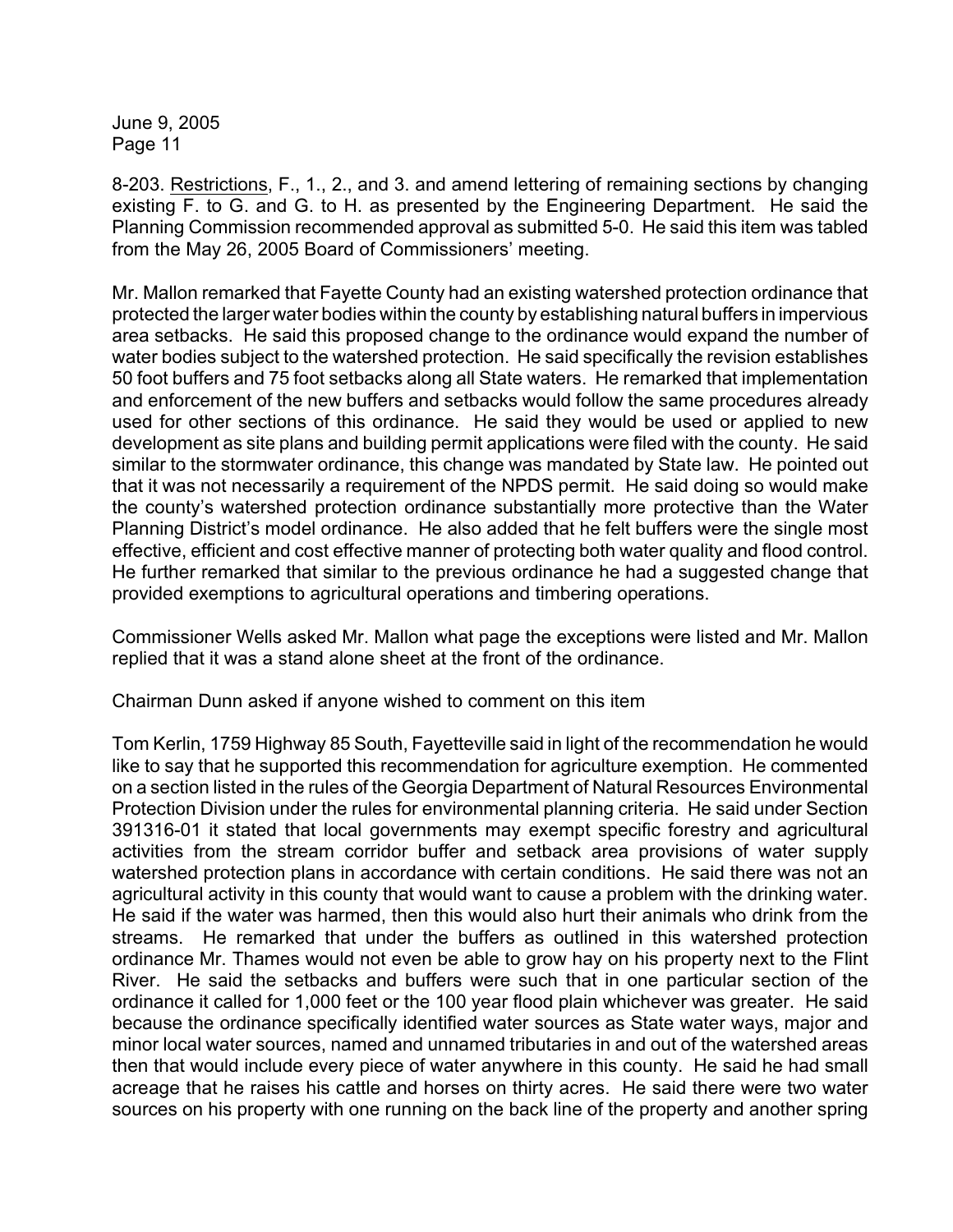that feeds that creek. He said technically he would have to fence off some tremendous amount of land just to keep his cows and horses away from water. He felt this was counter productive in the animal business. He said there were provisions that they work with from the Natural Resources Conservation Service as far as protecting water service. He said they provided money to help fund these things. He said if the Board incorporated the exemption for agricultural purposes the Farm Bureau would strongly support that. He said he would like to point out that there were specific items in this dealing with agricultural uses. He said under Section C3 Subsection D it stated that no chemical treatments and these included livestock would be allowed in the buffer. He said this was listed on page 8. He said if someone was going to grow hay in good bottom land, it would have to be fertilized. He said the livestock would either have to get to the water at some point or they would have to cross the water to get to the other side. He said sometimes farmers also had to take equipment across the stream. He said they understood stopping erosion and the degradation of water quality. He said agriculture was a very important industry in the State of Georgia with approximately a \$22 million impact. He asked for the Board's consideration on this.

Chairman Dunn thanked Mr. Kerlin for his input. He asked Mr. Mallon if he was satisfied with the agriculture and forest exceptions.

Mr. Kerlin said he had not heard the specifics but from what Mr. Mallon said it sounded good. He said he just wanted to make sure that there was no conflict. He said from his experience on the Planning Commission back in the 1980's, he understood that sometimes when there were conflicts that ten years down the road it might not be clear. He felt some of the issues that specifically addressed agricultural prohibitive uses needed to be either stricken or some clarification needed to be made.

Mr. Mallon remarked that he would be glad to meet with Mr. Kerlin regarding some of the references made with respect to the buffers. He said there was no 1,000 foot buffer anywhere as a requirement. He said that was a limit for which the watershed protection would apply. He said the main point that he would like to clarify was that existing agricultural operations were already exempt from the county's buffers and setbacks. He said even without the suggested exemption language they would remain exempt. He said this language would protect somebody who had a farm who wanted to parcel off a certain section, it would allow that their agricultural operation remain exempt instead of the watershed protection ordinance kicking in. He said this was put in specifically from selling off a portion of land and wanting to continue agricultural operations. He said he did agree with Mr. Kerlin's point that there were several areas in this ordinance where the language was confusing. He felt it would be appropriate to do a clean up and clarify certain issues so that it was interpreted and enforced in a different manner a month from now or years from now.

Chairman Dunn said the specific buffers and setbacks that were included in the ordinance that must be enforced were State law. He said the county was not creating new laws.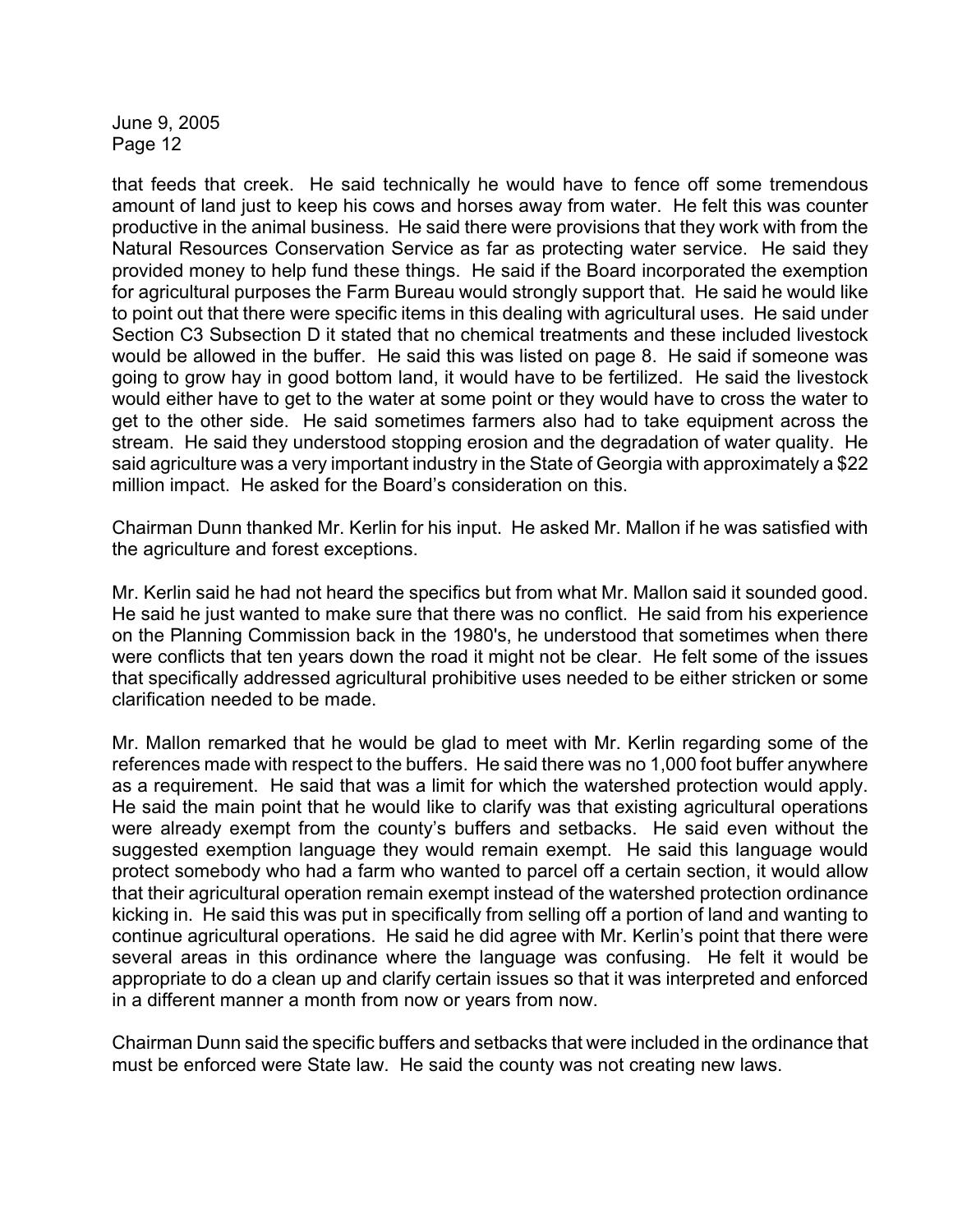Mr. Mallon responded that the proposed changes were to bring the county into compliance with State law.

Chairman Dunn said Fayette County was not trying to be tougher than the State of Georgia and Mr. Mallon said no it was not and said the changes matched the model ordinance. He said the Board wanted to make sure that the county was fulfilling the law without creating undue harassment to the agricultural and forestry people. He asked Mr. Mallon when he had it in mind to get the clarifications back to the Board so that this was perfectly clear.

Mr. Mallon responded that he was going to start with street development and watershed would probably follow that. He felt it would be some time in the winter.

Chairman Dunn remarked that all of the criticisms of all of these five ordinances were going to be similar. He said this Board would go to the State and fight for anything that might cause undue damage to any of the county's citizens. He said if it turned out that the county could not enforce this without common sense then the Board could try and get regulation changes. He said he would definitely want clarification because some of the language was hard to follow.

Commissioner Wells questioned the statement in Section D that said no chemical treatment or livestock allowed in the natural buffer. She said she was not sure if this had been addressed. She asked if a tree farmer would be allowed to come out and create and plant trees in that natural buffer and fertilize and dye them. She said sometimes they add artificial greenery and things of that nature. She said the Board would have to be really careful when making an exception.

Mr. Mallon commented that "exempt" meant that the existing property did not have this buffer and setback with chemical restriction on it. He said this was because it was applied to new developments and reconfigurations of property. He said if there was a water body on the property that was subject to Section C of this ordinance and the person wanted to cut it half and continue agricultural on one half and development the other half, then this would apply to that.

Commissioner Wells said a person would have some constraint on his current buffer area.

Mr. Mallon said if it was an existing block that had not been reconfigured since May 1987, then the county's buffers and setbacks did not apply to that property.

Commissioner Frady said if a person owned 180 acres he would be grand fathered in but if he purchased ten adjoining acres he would lose the grand fathering.

Commissioner Wells said she was not sure if she was understanding this. She remarked that several years ago Mr. Futral wanted to put a tree farm out on County Line Road and he was not allowed to do that because he was going to be planting some of it in the buffer. She said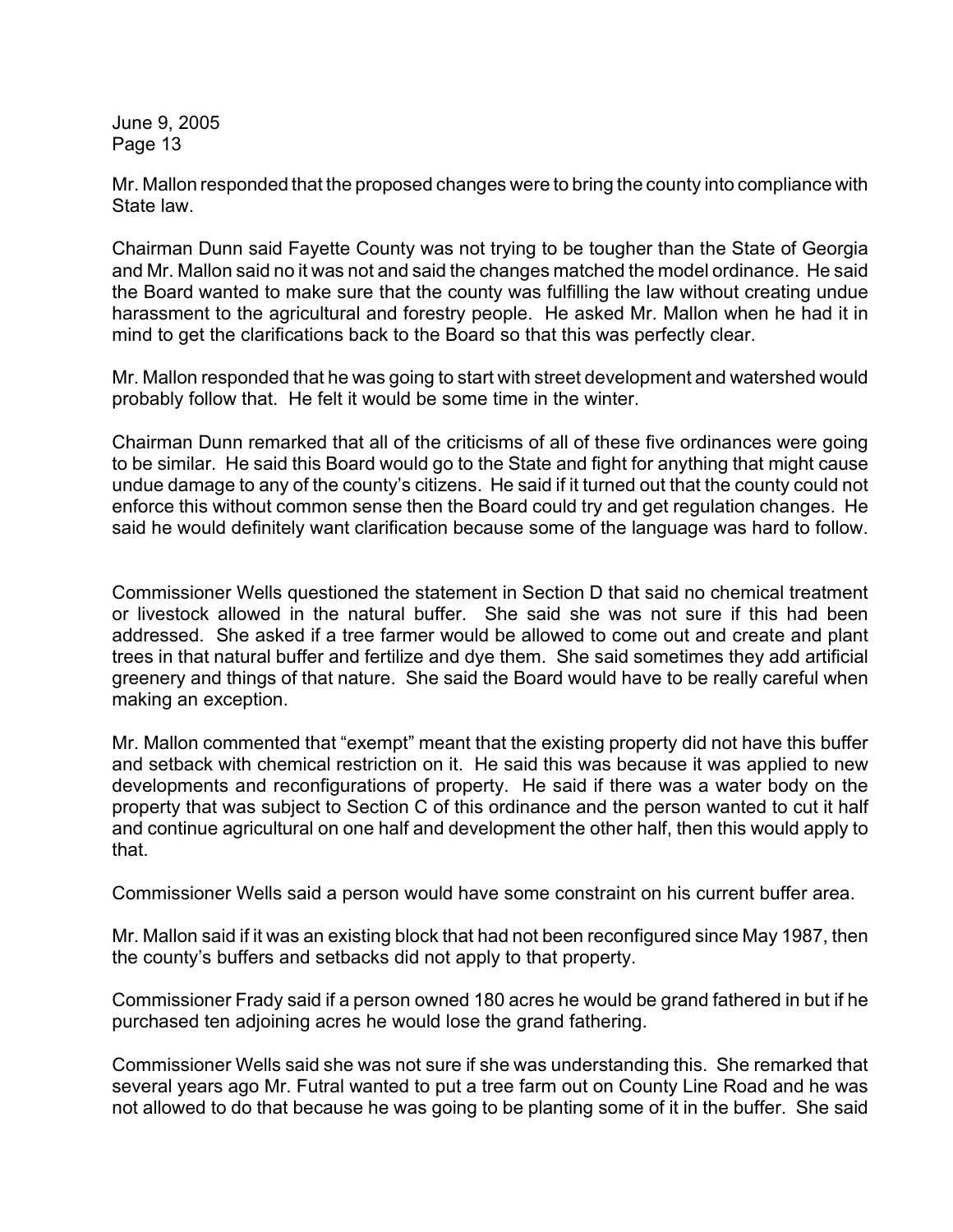she just wanted to be clear that what the Board was saying here was that if someone currently had buffered land then they could fertilize or anything of that nature. She recalled Mr. Futral was going to sell the land for a pet cemetery at that point in time.

Mr. Mallon said he agreed that this was confusing and also if staff determined that Section C applied to a piece of property the person would be prohibited from doing chemical treatment within the buffer area.

Commissioner Wells said if this person had current land today this would be the case.

Mr. Mallon said staff did not look at these until someone brings it to them with a request to change things. He said if a person came in today with a piece of property and not changing the property lines and wanted to just build a building, staff would have to determine if the property had been reconfigured since May 1987. He said if the property had been reconfigured, then staff would have to enforce this chemical treatment restriction.

Commissioner VanLandingham questioned if a man had 100 acres and added 50 acres to it he might be enhancing the watershed rather than destroying it but he would lose his exemption.

Mr. Mallon replied yes that was correct.

Chairman Dunn asked if it could be stated with certainty that if anybody who was currently operating an agricultural or forestry operation in Fayette County was exempt from these new requirements.

Mr. Mallon responded that the exemption would only apply to the new buffers and setbacks that were created. He said nothing in the proposed changes before the Board today was changing any of the existing document. He said it was simply creating a new layer of buffers and setbacks that apply to streams that currently have no county setbacks. He said this would establish a 50 foot buffer and setback.

Commissioner Wells asked what would happen if the person wanted to extend the planting all the way to the banks of the existing property. She asked if a person could do that. She said the person had not planted there before and the property had not been reconfigured it since 1986.

Mr. Mallon said there would be a lot of variables. He said it would depend on what water bodies were on the property and what section of the watershed protection ordinance did it fall in. He said then staff would have to determine if the property had changed since 1987. He said if the property had not changed in any way since 1987, then they would not have a county buffer or setback on it. He said he or she could plant closer to the creek if they wanted to.

Commissioner Wells said it also stated no chemical treatment or herbicides.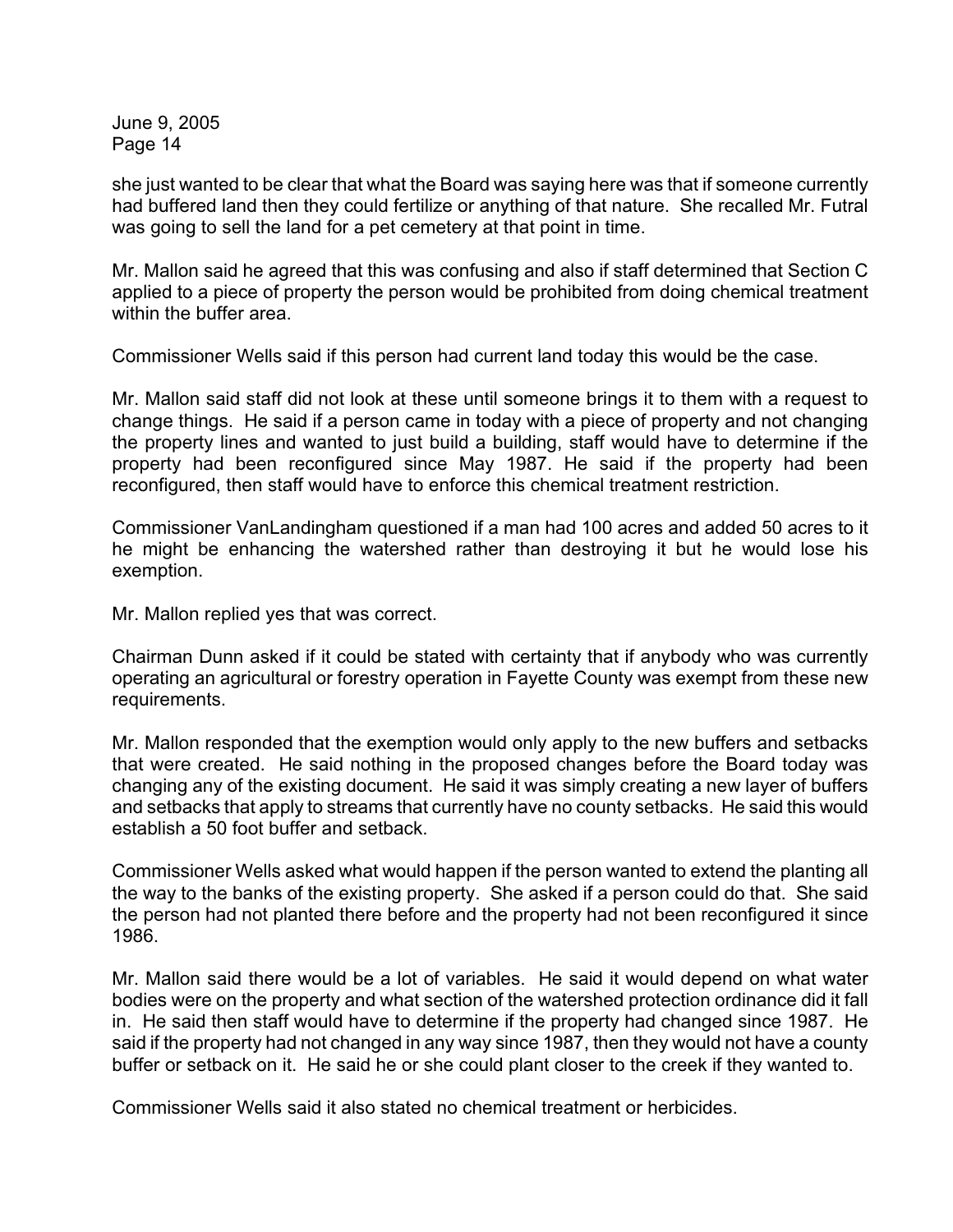Mr. Mallon replied the first question was did this apply to that property.

Commissioner Wells asked what would have to happen for this to apply to this person's property.

Mr. Mallon replied the property would have to have the water body that Section C falls under. He said if the property did have a water body on it then for that to apply they would have to reconfigure the property in some way .

Commissioner Frady asked if there were buffers on all property now.

Chairman Dunn said the county had some pretty tough buffers on major water streams and creeks. He said the issue that the State was talking about now was some little trickling creek on somebody's property. He felt it would be hard for the county to find some of these things.

Commissioner Wells said she just did not want existing farmers to be penalized unintentionally when the Board could have done something today to clear it up.

Chairman Dunn said the regulation received from the State referred to any new property. He said it did not say that if it was determined that there was a little stream on Tom Kerlin's property that was not protected before, then it would not have to be protected now.

Mr. Mallon replied that was his understanding and that was clearly how they were adopting it here.

Chairman Dunn said if Mr. Kerlin bought ten acres adjoining his property then what would happen.

Mr. Mallon said this was not an easy question. He said the first question would be what water body was on his property. He said if it was subject to one of the county's existing sections, then he might have a buffer problem. He said if it was strictly a small little creek that had been otherwise exempt and Mr. Kerlin added ten acres, then because of this exemption he would remain exempt. He said this had been worded specifically to protect agricultural and timbering as much as possible.

Commissioner VanLandingham said he has horses, farms and timbers on his property. He asked if he added one more acre or took one acre off and gave it to his daughter, then could he still cut trees and also allow his horses to go on the property.

Mr. Mallon replied that he would have to know what water body runs through the property.

Commissioner VanLandingham said there was a small stream that started on his property and runs into a lake and into another lake and then off the property.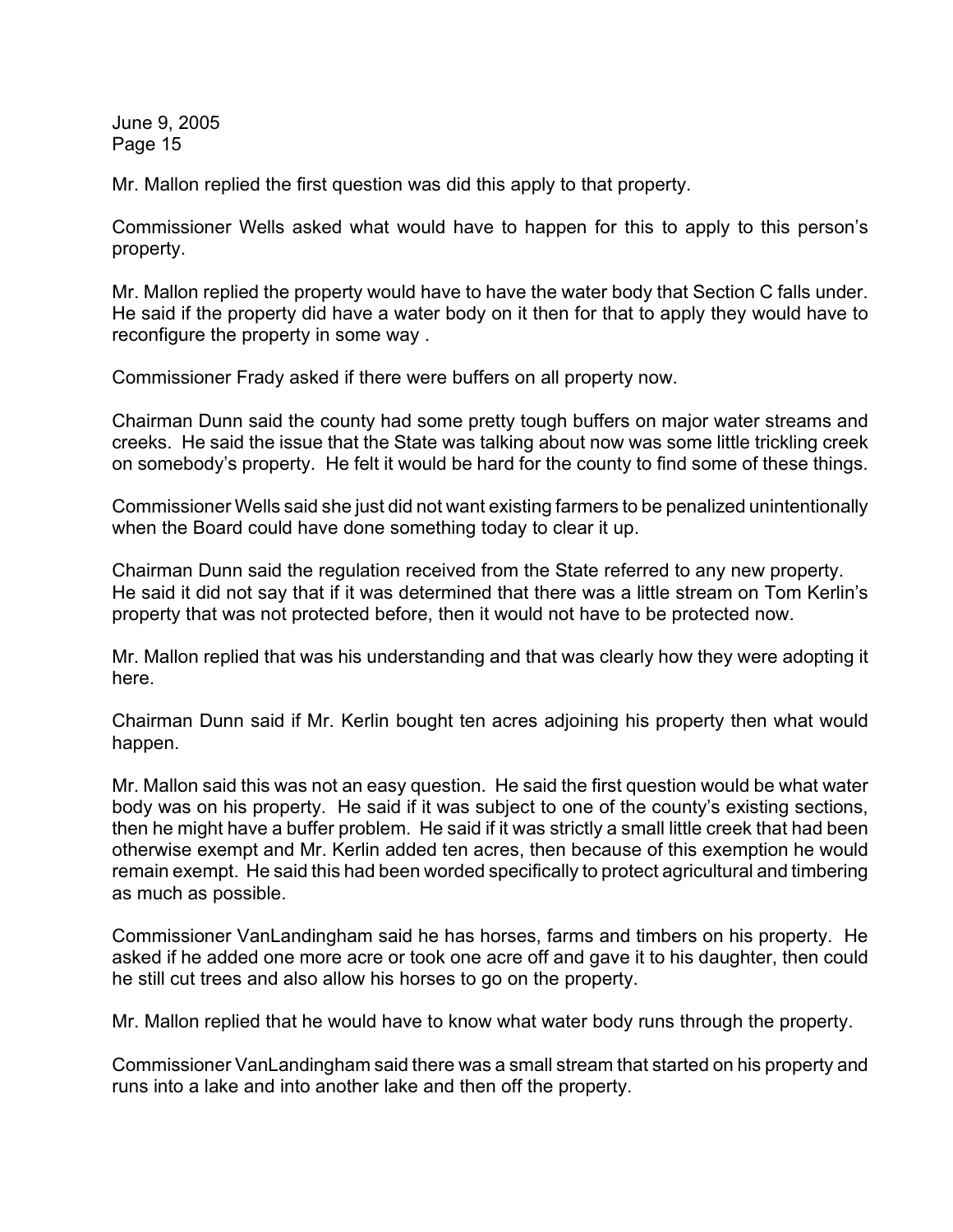Mr. Mallon said if Commissioner VanLandingham had agricultural operations, then he would be exempt.

Commissioner VanLandingham interjected that this ordinance was no different from the one that the Board just voted on. He said there had been a lot of discussion on this one and there were a lot of questions about this. He felt both ordinances were of the same caliber and had the same concerns and the same attention needed to be given to both of them.

Commissioner Frady said the exemption portion might need clarification so that people could understand it.

Mr. Mallon said from what he was hearing from all of the other metro counties in the area, this ordinance more than any of them was the one that everybody was having problems with. He said Fayette County was fortunate because of where this was going to apply. He said it would be for new developments with commercial developments and new subdivisions coming in. He said the county was lucky because subdivisions were a minimum of one acre. He said this would hurt the developer but to a much, much less extent than if the county was trying to develop at quarter acre or third acre lots.

Dennis Chase said he would like to comment on this ordinance. He said as an environmentalist there had been problems only with a very few issues and that was where there were farmers and/or forestry operations that did not pay attention to the basic best management practices. He said if they applied those, then everything that was of concern would fall into place without any problems whatsoever. He said the only times where there would be problems was when somebody would develop right up to the stream. He said all of the concerns would only be over a very few places and only in those instances where they did not comply with best management practices. He said if the county added best management practice requirement to these stipulations, almost 100% of the concerns that had been expressed would be solved. He felt part of the problems were the setbacks particularly on some of the major streams. He suggested the Board get together with Peachtree City, Tyrone and Fayetteville and discuss having a consistent set of definitions over all of the items that the Board was discussing here. He said he had reviewed all of the documents from all of the cities and it was hard to interpret these one from the other.

Mr. Chase further commented that there was a list of streams that had exemptions because they were major contributors to drinking water sources. He said Whitewater Creek was a drinking water reservoir up to a point and then for the next 15 to 18 miles before it leaves Fayette County it does not serve any drinking water source but it was still named as a stream. He said it was his understanding that it stopped where the drinking water withdrawal point was. He said that might lead to some confusion in this ordinance.

Commissioner Pfeifer asked if the ordinance that the Board just passed was necessary for Lake McIntosh and this ordinance being discussed now was not necessary.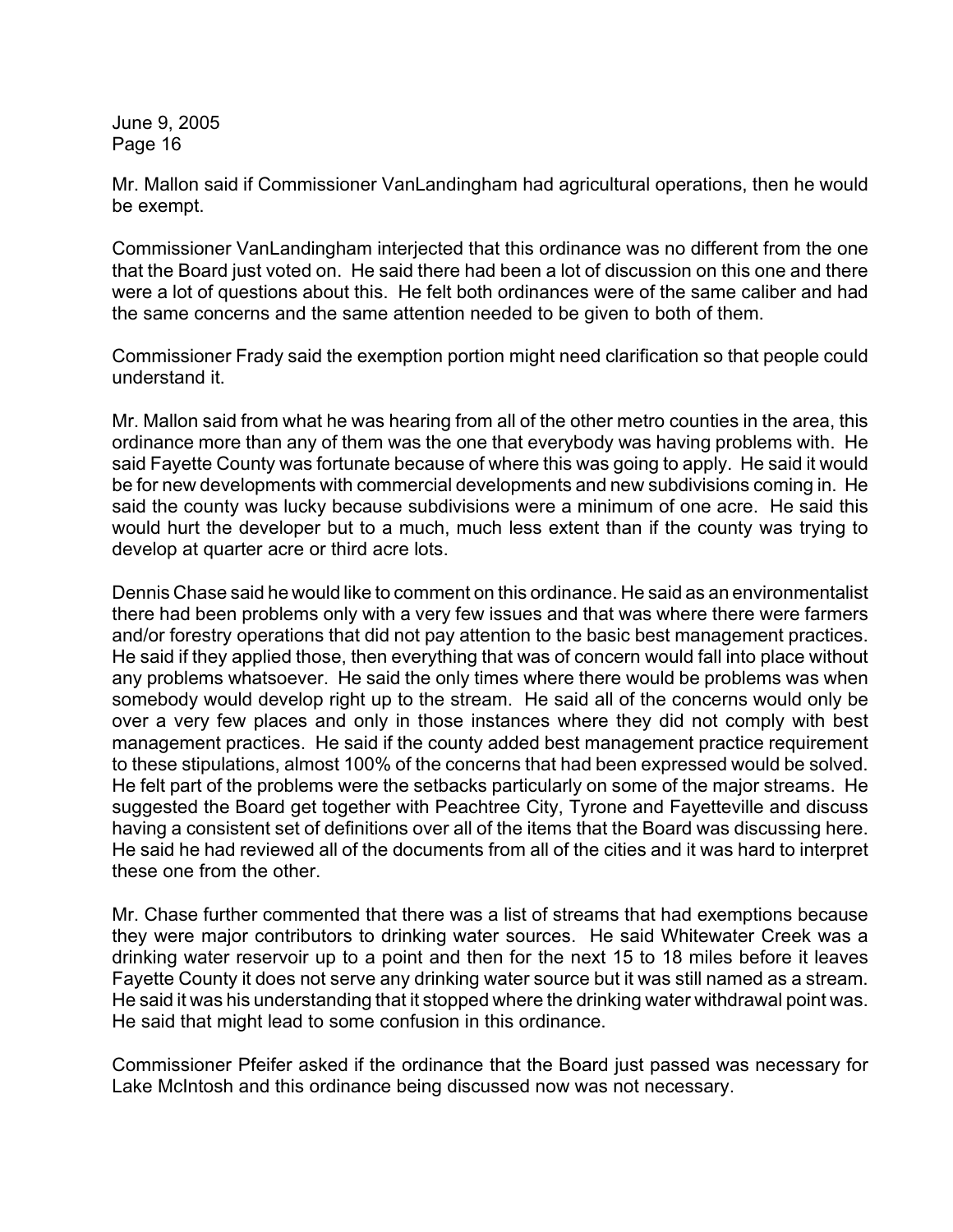Mr. Mallon replied that he believed that both of these ordinances were necessary for Lake McIntosh. He said he was not really in the permitting loop. He said the watershed protection changes were not necessarily required as part of the county's NPDS permit but they were required from the Metropolitan Planning District.

Chairman Dunn said it was his understanding that if the Board did not comply with these five ordinances then the State had one way of dealing with non-compliance and that was to deny permits. He said that was for both discharge and withdrawal permits. He said the State could reduce some and they could deny new permits if the county did not comply with all of the ordinances that were coming down. He said the Board would have to pass these in a timely fashion although he did not think this was a permanent document. He asked for clarification regarding two intermittent streams that were located on his property. He said there was plenty of water in them after a lot of rain but when there was not that much rain these were dry.

Mr. Mallon responded that was a tough call. He said if these streams were intermittent and they carried water for portions of the year beyond "wet weather only flow", they would be considered State waters and the buffer and setback requirements would apply.

Chairman Dunn remarked with that answer he did not know what to do. He said when it was raining there was water in these streams and it would continue for a couple of days thereafter.

Mr. Mallon remarked that this was a confusing issue and not just with Fayette County but with the entire State.

Commissioner Wells asked what could be done to minimize the confusion.

Mr. Mallon responded that a careful overhaul needed to be done of the regulation and not necessarily to change what it restricted but to clarify the way it was worded and to make certain that it could not be interpreted by different people in different ways.

Mr. Mallon said the county would have to provide a letter to the State from an attorney stating that the county's adopted ordinance met the intent or achieves the same objective as the model ordinances. He said the county never submits the actual model ordinance. He said the county should have done that for this one and the storm water ordinance in April. He stated that the had notified the State and they never responded.

Chairman Dunn asked if it was likely that the State would come back to the county and say that some of the issues proposed did not in their mind meet the letter of the law.

Mr. Mallon replied in his opinion the answer was no. He felt that what he had proposed here coupled with the existing ordinances met or went beyond in some cases because of the existing watershed protection.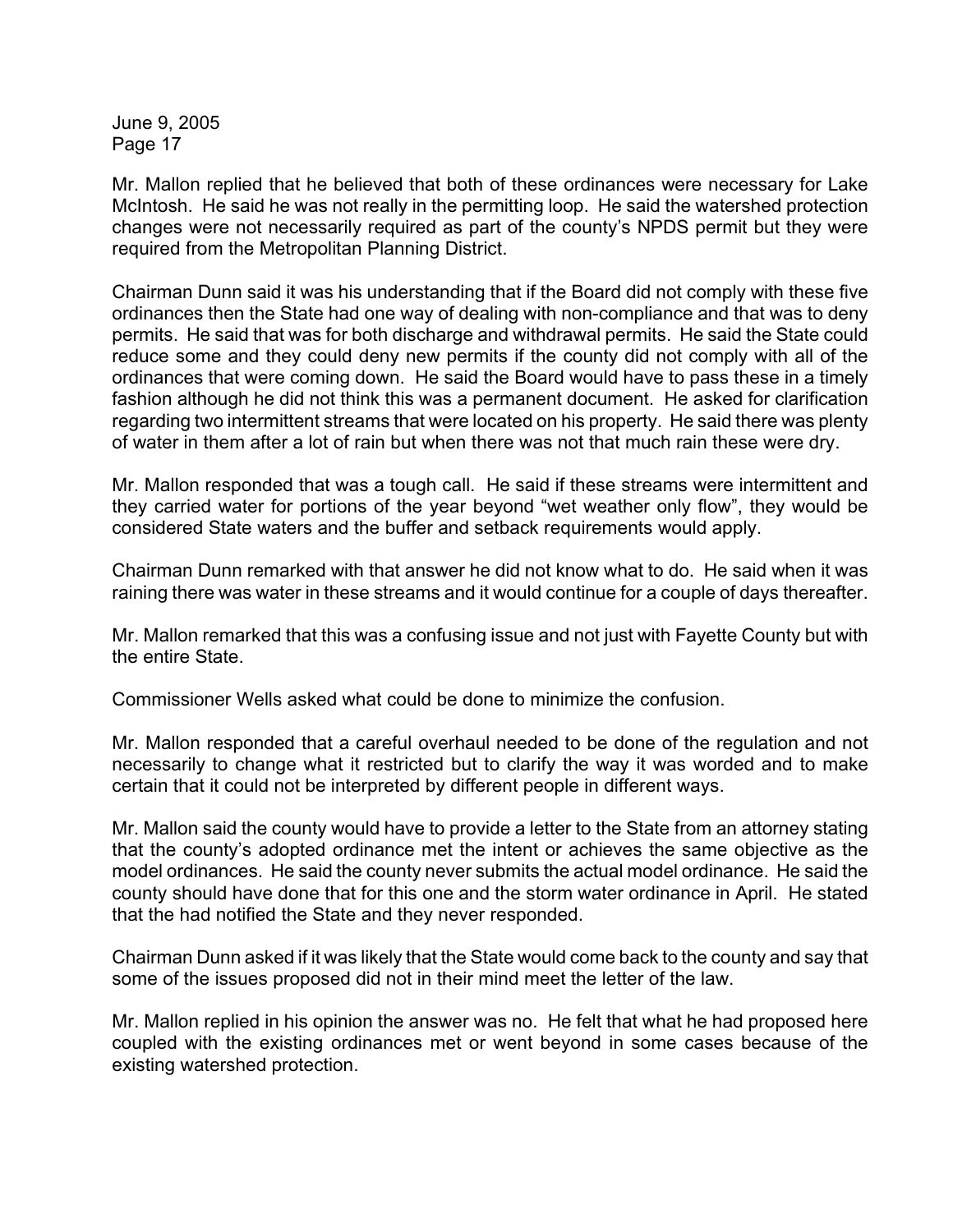Chairman Dunn stated the county attorneys agreed with that too since they had been before the Planning Commission and Attorney Davenport replied yes that was correct.

Mr. Mallon said the rewording that he was referring to was not to change the buffers and setbacks but just clarify some interpretation. He said if the Board suggested changes, then staff would draw up those changes.

Commissioner VanLandingham felt the grand father issue should also be dropped. He said if the property was currently grand fathered then he did not see where ten acres was going to change the operation of that at all.

Commissioner Frady said he did not mind adopting the ordinance but staff would have to clarify the fact of what was exempt so that everybody could understand it.

Tom Kerlin remarked that he just wanted to make two clarifications. He said under Section D it stated that if a reservoir was not constructed on or adjacent to a major water supply stream, the following shall supply to named tributaries within a 1,000 feet of the named tributary. He said it stated that under two permitted agricultural uses the minimum natural buffer was 400 feet as measured from the stream bank or 100 feet from the 100 year flood plain elevation whichever was greater. He said out at the Flint River the 100 year flood plain was a lot more than 1,000 feet. He said this referred to 100 feet from the flood plain. He said a person could not raise hay without fertilizing it. He said in Ohio, Kentucky, Indiana and Missouri the Ohio, Mississippi and Missouri Rivers run the bottom land. He said the land along those rivers was high dollar agricultural land. He said those people grow crops in that land and it floods every year. He said the E.P.A. had not come down and said they must restrict the use along those waterways. He commented on what the State said about exempting agricultural uses. He remarked that the State said that counties can exempt forestry operations and agricultural uses when land use practices were used.

Mr. Kerlin remarked that George Chambers was one of the State's representatives with the Farm Bureau and he has a big cattle operation in Carroll County. He said Mr. Chambers had a stream across his property that feeds directly into a water source. He stated in working with the E.P.A. and the Natural Resources Conservation Service, Mr. Chambers fenced off his creek. He said all Mr. Chambers had to do was run a fence along the edge of his creek to keep the cattle out of it and at certain points make crossings which he constructed with driveway fabric and put gravel over it so that the cows and his equipment could cross that creek without mudding up the bottom. He said the State did not make Mr. Chambers put a fence 300 or 400 feet away from the creek. He said the fence was along the creek bank. He felt this was an over reaction to a perceived problem that was not there. He said he appreciated Commissioner Wells' statement about existing farmers but he was also concerned just as much about the non-existent farmer that might come in here later and purchase 200 to 300 acres and have to fence off a creek running across the property because it was not a preexisting farm. He said the county would just be telling the person that if there was a water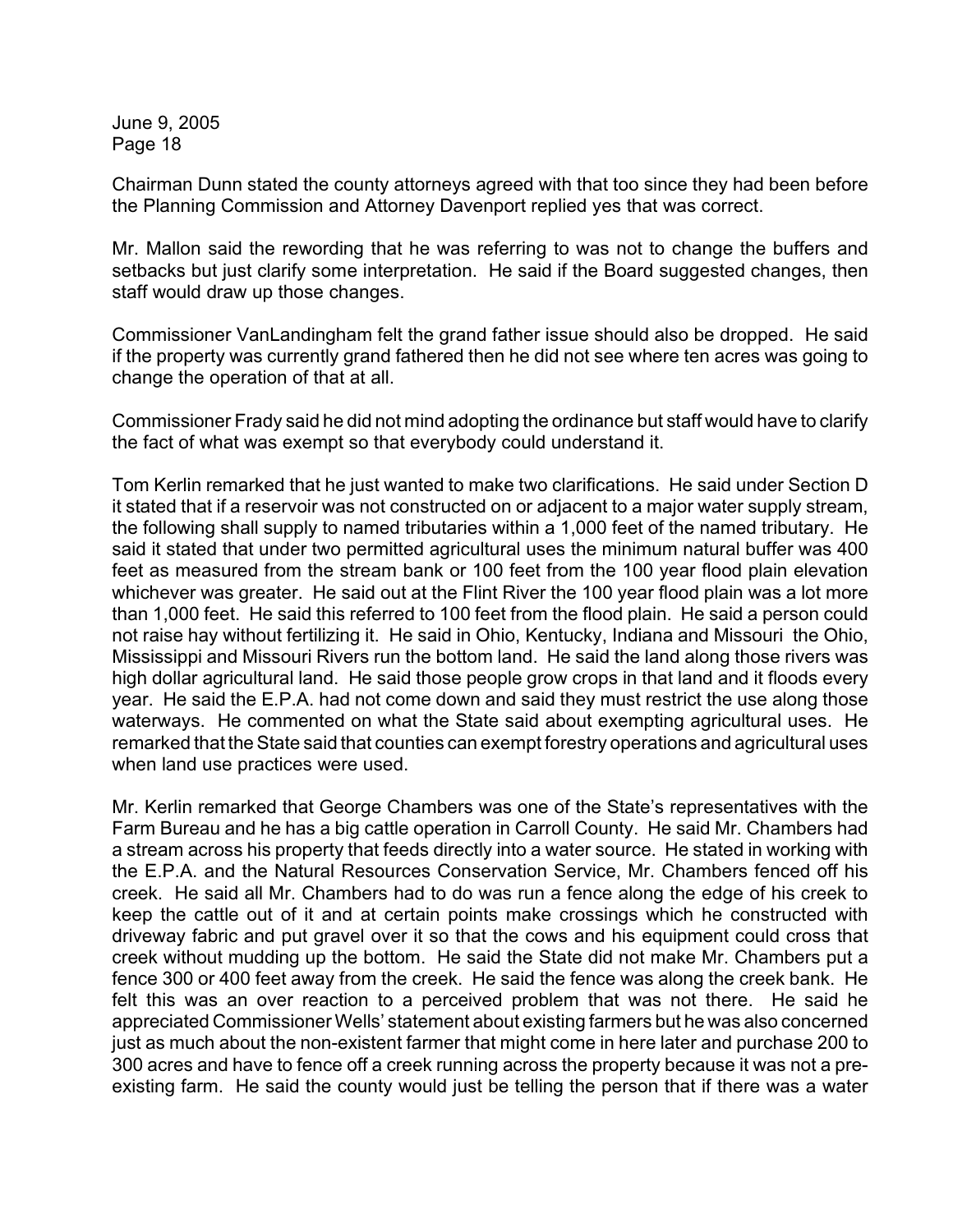source on the property, his property was less valuable than the person who owned dry land.

On motion made by Commissioner Wells, seconded by Commissioner Pfeifer to adopt Ordinance No. 2005-14 - Amendments to the Fayette County Development Regulations regarding Article VII. Watershed Protection Ordinance, Section 8-201. Watershed Protection Areas, 12. State Water; Section 8-202. Applicability, B. Small Water Supply Watersheds, 1, 2, and 4, and F. State Waters; Section 8-203. Restrictions, F., 1, 2, and 3 and amend lettering of remaining sections by changing existing F. to G. and G. to H. as presented subject to future clarification of exemptions prior to the end of the year, discussion followed.

Commissioner Pfeifer said he wanted to make sure this was done to clarify that the Board did not intent that this ordinance restrict any existing agricultural or forestry operations at present and anticipating that the county would address any future such uses in an amended ordinance.

Commissioner Wells said she wanted to make sure that the Board was not giving a blanket exception so that the people who were not doing the best practices think that they were exempt. She said people who were using their best practices under current regulations could continue doing so.

Commissioner Pfeifer asked if it should say that people should be practicing the best management practices as recognized in the document.

Commissioner Wells replied that she was not sure.

Mr. Mallon said one of the challenges that staff would have in implementing that sort of language was that there the county had no permitting authority or leverage over agricultural operations. He said staff had considered adding that language about being exempt if the person followed the best management practice but felt at this point something that could not be enforced.

Commissioner Frady asked Mr. Mallon if he had reviewed the document before and Mr. Mallon replied no and said he would have to go through it.

Chairman Dunn asked if the Board was ready to pass this the way it was.

Commissioner VanLandingham said he felt the same consideration should be given to future farm operations that were going to practice good agricultural practices as the ones existing now.

Commissioner Wells said staff could review this.

Commissioner VanLandingham said he just could not see penalizing someone unduly who comes into the county in 2006.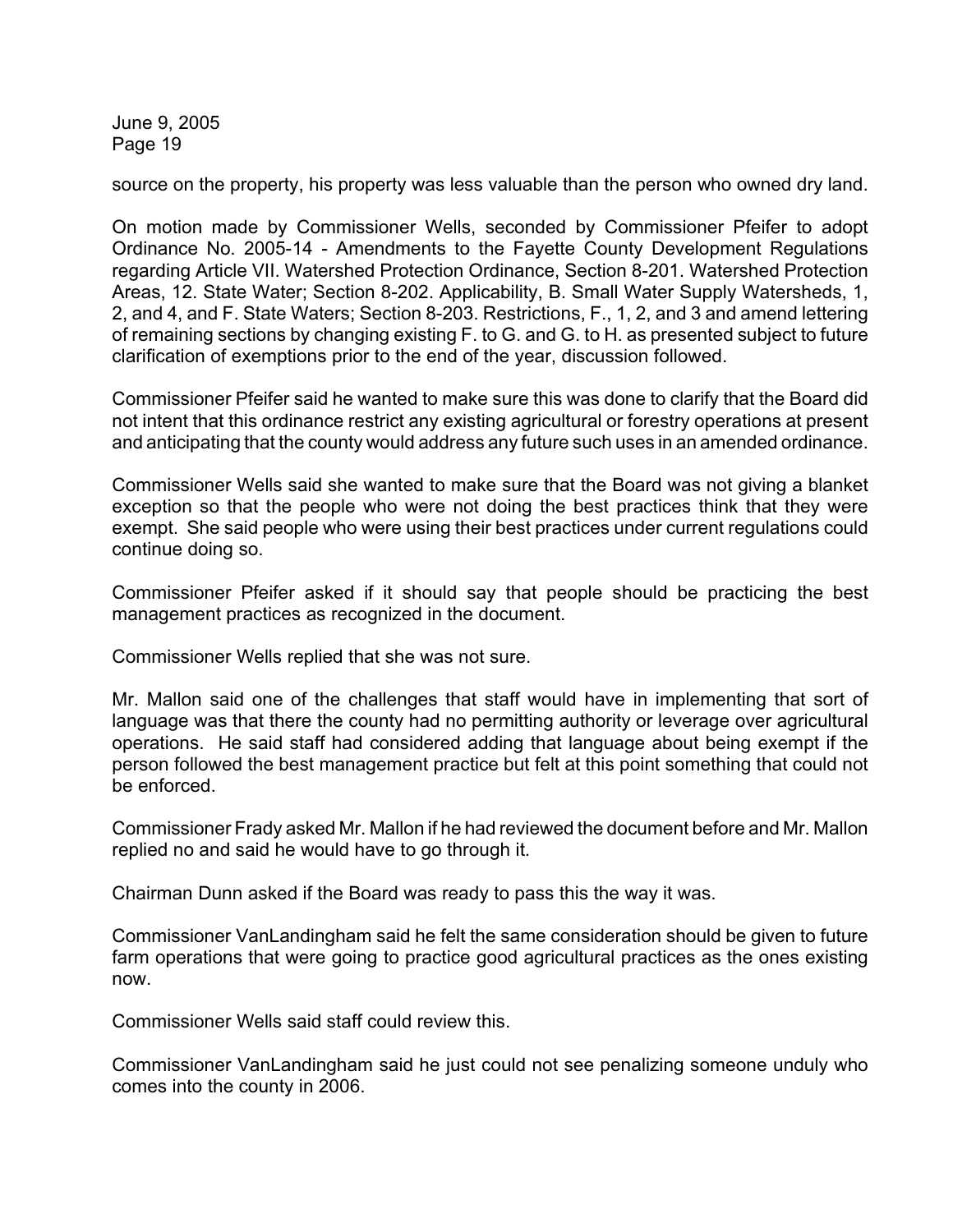Commissioner Wells clarified that the motion was to adopt Article VII including Section 8-201, Section 8-202 and Section 8-203 as presented by Mr. Mallon subject to future clarification of exemptions prior to the end of the year.

Commissioner Pfeifer said he had reluctantly seconded that motion.

Chairman Dunn said he wanted to make sure that the current citizens involved in agriculture and forestry were protected. He felt in the review that would be done by the end of the year staff should also be looking at wording in this that facilitated the future use of land for those things too. He said there was very little of it left in the Atlanta region. He said those citizens who were here now needed to be protected and make it easy for new residents as well.

Commissioner Frady felt the exemptions in this ordinance now would take care of the people now until staff could rewrite and make this ordinance clearer.

Mr. Mallon said he agreed and felt he understood the Board's concerns. He said he had some ideas on how this could be reworded. He said he did not want to give the Board the impression that staff was trying to put an undue burden on the farm or timber community.

Commissioner Wells said she certainly understood that.

Chairman Dunn said the county needed to have best management practices. He said the county would have to do this right but also meet the requirement. He remarked that there was also a movement in Atlanta to try and prevent people from having any septic systems. He said if a county was required to put sewer in, then development could not be stopped. He said condominiums and apartment houses could not be stopped then. He said Fayette County would be one of the counties that was taking a stand on several of these issues in the next year or two.

Chairman Dunn called for the vote.

The motion carried 5-0. A copy of Ordinance No. 2005-14, identified as "Attachment No. 3", follows these minutes and is made an official part hereof.

Chairman Dunn remarked that as this process progressed he encouraged Tom Kerlin to make the Board aware of any issues that might need to be addressed. He said the county was going to try and do this right regardless of the State.

Commissioner Pfeifer interjected that regardless of the financial value that agriculture had on the county it went way beyond the value of the hay that was grown or the horses or the cows and everything else. He said this was a way of life and that has value to everybody here. He said this makes Fayette County what it was. He said agriculture was a tremendously valuable resource for Fayette County.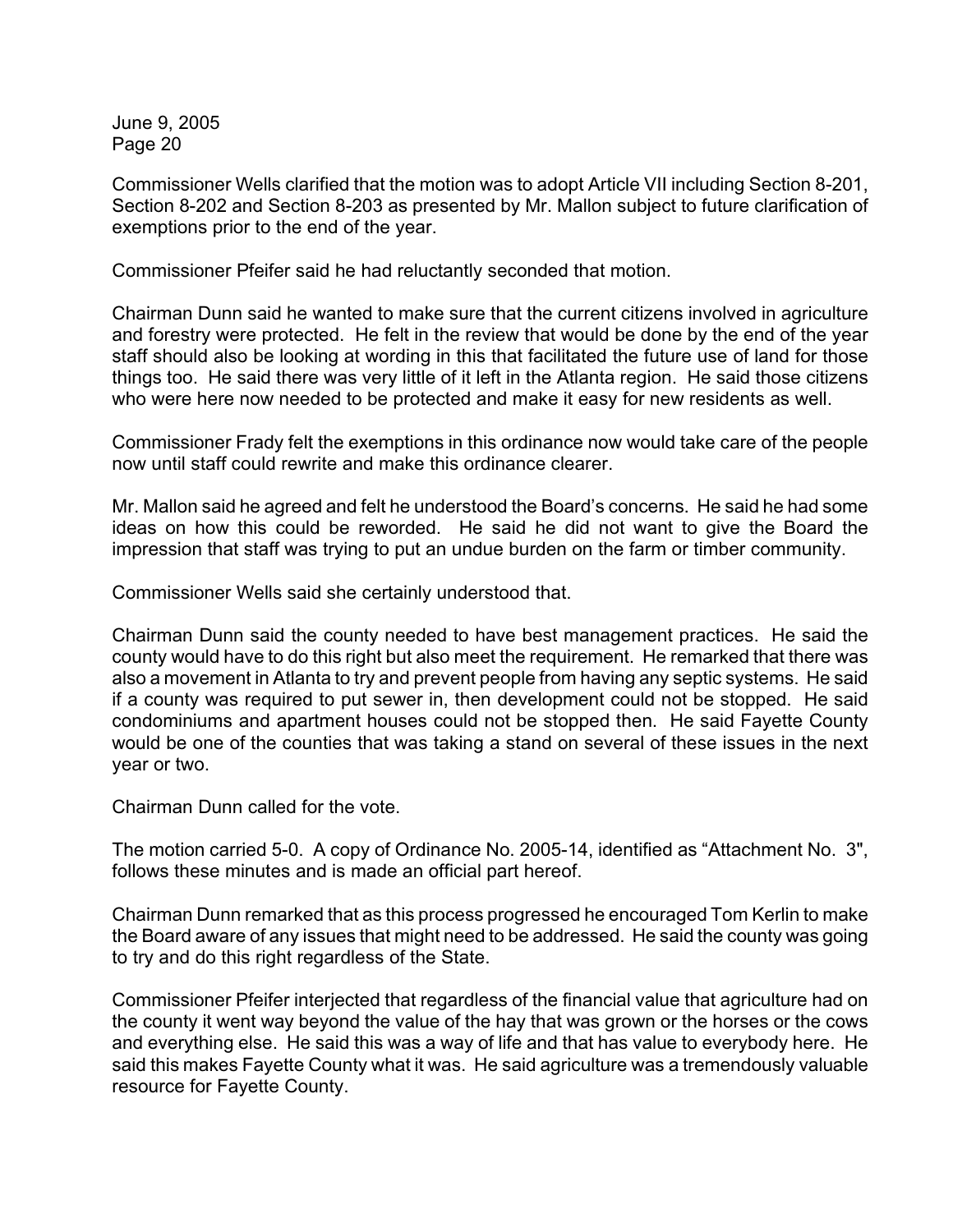Chairman Dunn said he agreed with Mr. Kerlin that nobody should have their property devalued because there was a water source on their property and that sounded like it might happen here. He said he had not thought about that until Mr. Kerlin mentioned it and staff would definitely review that.

### **ORDINANCE NO. 2005-15 - AMENDMENTS TO THE FAYETTE COUNTY DEVELOPMENT REGULATIONS REGARDING ARTICLE III. STREET DESIGN STANDARDS AND SPECIFICATIONS, SECTION 8-52. RESIDENTIAL ACCESS (A) RESIDENTIAL DRIVEWAY CUTS AND (A)(1); (3) EXCEPTIONS, (C) CIRCULAR DRIVEWAYS; SECTION 8-48, MINIMUM RIGHT-OF-WAY WIDTHS AND DEDICATION REQUIREMENTS, (1) MINIMUM RIGHT-OF-WAY AND PAVEMENT WIDTHS, MINIMUM PAVEMENT WIDTH:**

Acting County Engineer Phil Mallon remarked that this item concerned Amendments to the Fayette County Development Regulations regarding Article III. Street Design Standards and Specifications, Section 8-52. Residential access (a) Residential driveway cuts and (a)(1); (3) Exceptions, (c) Circular driveways; Section 8-48. Minimum right-of-way widths and dedication requirements, (1) Minimum right-of-way and pavement widths, Minimum Pavement Width as presented by the Engineering Department. The Planning Commission recommended approval as submitted 5-0. He said this item was tabled from the May 26, 2005 Board of Commissioners' meeting.

Mr. Mallon said staff was looking to change the section of Article III of the Development Regulations regarding street design to allow people to have two driveway cuts instead of one. He said the Board tabled this at their May 26<sup>th</sup> meeting and he heard the primary concern being the existing language would allow somebody potentially to have two circular driveways with a total of four curb cuts. He said the proposed language before the Board would replace the existing Section 8-52 a.3.c. He said in addition he had also provided some additional language on the turnaround portion of a cul-de-sac. He said currently the county allowed lots that abutted the turnaround portion of a cul-de-sac to have just 50 feet of road frontage. He said he questioned if the county would want somebody to have the ability to have three curb cuts within that 50 feet. He said he did not know if anybody would ever want to do that or if the Board felt like it needed to be prohibited but the bottom paragraph would address that issue.

Chairman Dunn said one of his concerns was that somebody with a large piece of property needed to be able in some cases to have more than one driveway to get some of the use out of their property. He said this was what the Board was trying to accomplish without having an unnecessarily large number of curb cuts. He asked if this would take care of that now. He asked if somebody could get to the back of a road if they wanted to.

Mr. Mallon replied that a person could use adjacent roads or back roads if it was within the subdivision and had the same classification as the road their existing driveway was located. He said this would give somebody an option to have a second driveway minimum for agricultural drives used just to get trailers in and out. He noted that access fields were not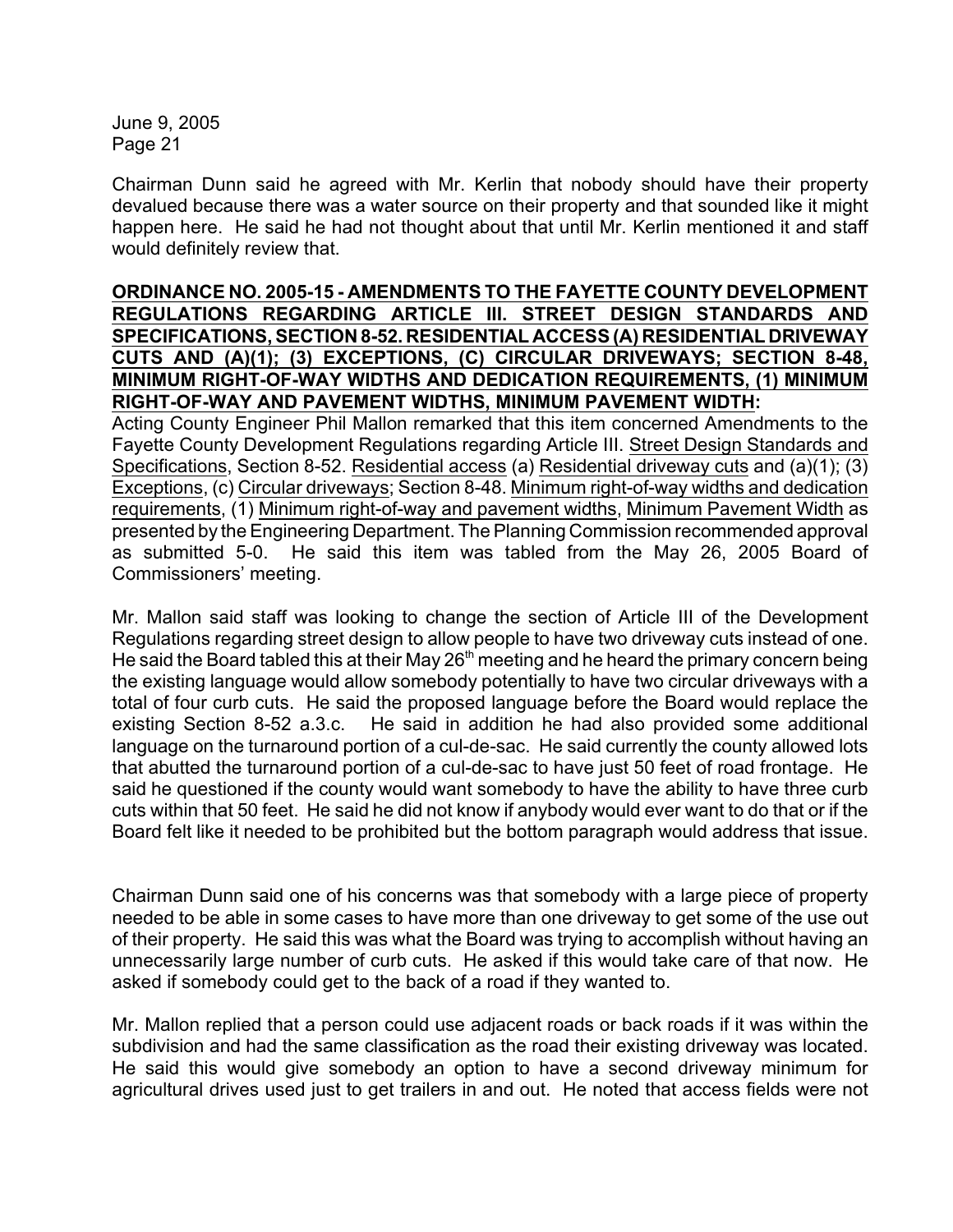regulated through this although he felt that was a point that should be clarified because it could be interpreted differently.

Commissioner Frady said if he had a driveway in front of his house that came into his garage but he had a garden shop in the back that he needed to haul seed or whatever, could he have another driveway to go to the garden shop.

Mr. Mallon replied yes, he could have two driveways under the proposed change.

Commissioner Wells asked if someone could have two circular driveways on one piece of property.

Mr. Mallon replied no, not with the top paragraph listed. He said two circular driveways would be prohibited.

Commissioner Wells said she just wanted to clarify that.

Commissioner VanLandingham asked if this provided for a large operation that had cattle.

Mr. Mallon said staff considered that access for cattle or access to farm land a residential driveway.

Mr. Mallon said staff had found homes that had been recently built, inspected, permitted and Certificate of Occupancies issued in which they had multiple driveways. He said the existing process was not working and staff had taken measures to hopefully address that.

Chairman Dunn said people could have two driveways but only one could be circular.

Jim Lancaster, 140 Southwood Court, Fayetteville asked the Board how many times has this been a problem for the county in the past.

Chairman Dunn suggested Mr. Mallon meet with Mr. Lancaster after the meeting to discuss that.

On motion made by Commissioner Wells, seconded by Commissioner Frady to adopt Ordinance No. 2005-15 - Amendments to the Fayette County Development Regulations regarding Article III, Street Design Standards and Specifications, Section 8-52. Residential Access (a) Residential Driveway Cuts and (a)(1); (3) Exceptions, (c) Circular driveways; section 8-48. Minimum right-of-way widths and dedication requirements, (1) minimum right-ofway and pavement widths, minimum pavement width as presented with the new changes. The motion carried 5-0. A copy of Ordinance No. 2005-15, identified as "Attachment No. 4", follows these minutes and is made an official part hereof.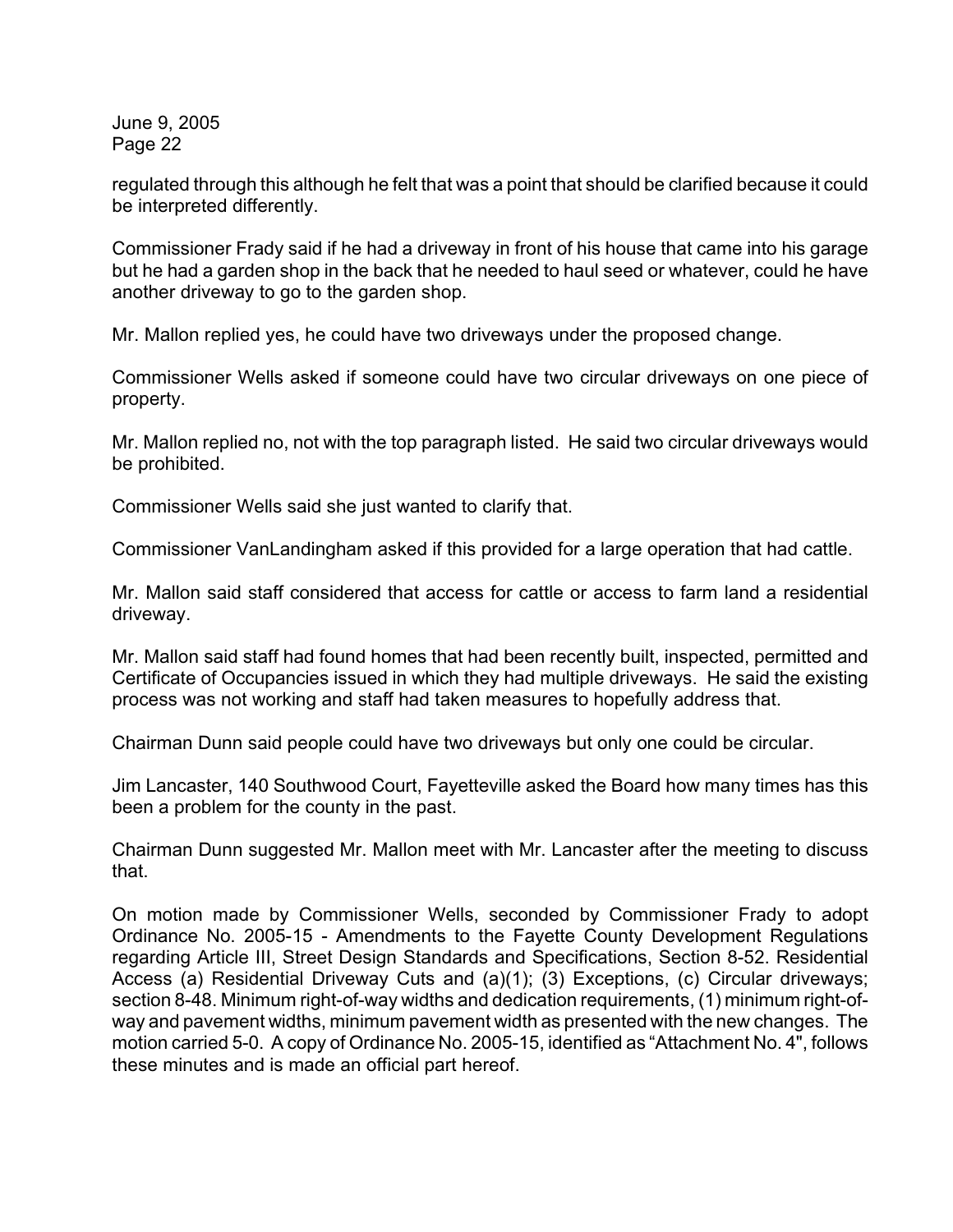**CONSENT AGENDA:** On motion made by Commissioner VanLandingham, seconded by Commissioner Wells to approve the consent agenda as presented. The motion carried 5-0.

**EMERGENCY SERVICES:** Approval of request from Chief Jack Krakeel for a budget adjustment in the amount of \$1,231.72 from the General Fund to Public Safety Vehicle Repair account #10030100-522233. A copy of the request, identified as "Attachment No. 5", follows these minutes and is made an official part hereof.

**STREET LIGHT DISTRICT:** Approval of request from the Engineering Department to approve Newhaven Subdivision Phase I as a Street Light District in Fayette County. A copy of the request, identified as "Attachment No. 6", follows these minutes and is made an official part hereof.

**MINUTES:** Approval of minutes for the Board of Commissioners' meeting held on May 26, 2005.

## **PUBLIC COMMENT:**

Members of the public are allowed up to five minutes each to address the Board on issues of concern other than those items which are on this evening's agenda.

There was no public comment.

# **STAFF REPORTS:**

**DISCUSSION OF REGIONAL IMPACT NOTICE:** Assistant Planning Director Pete Frisina remarked that the county had received a notice from the Chattahoochee-Flint RDC regarding a development of regional impact that would be taking place in Senoia, Georgia just South of Peachtree City. He said this was a subdivision on 760 acres consisting of 663 single-family detached homes. He asked for the Board's consideration in authorizing the Chairman to sign a letter to the Chattahoochee-Flint RDC stating the Board's opposition to the proposed Twin Lakes residential development on 760 acres consisting of 663 single-family detached homes in Senoia. He said the impact of this subdivision would have a tremendous impact on Rockaway Road and at the intersection of Rockaway Road and S.R. 74. He said both G.R.T.A. and the City of Peachtree City had stated that this was going to be a problem. He said this letter just reinforces what they had said regarding asking Senoia to get the developer to participate in this realignment. He said they had looked into this but there was no specific date as to when they would like to get this realigned.

Chairman Dunn clarified that this letter would confirm that the Board opposed this development. He said one of his concerns along Rockaway Road was that there was another proposed development coming after this one and then another development after that one. He pointed out that there had already been 89 accidents there over the last several years. He said the traffic was unbelievable now coming from Coweta County. He said if the Board could believe what was in the newspaper that the Peachtree City Sewer Authority was going to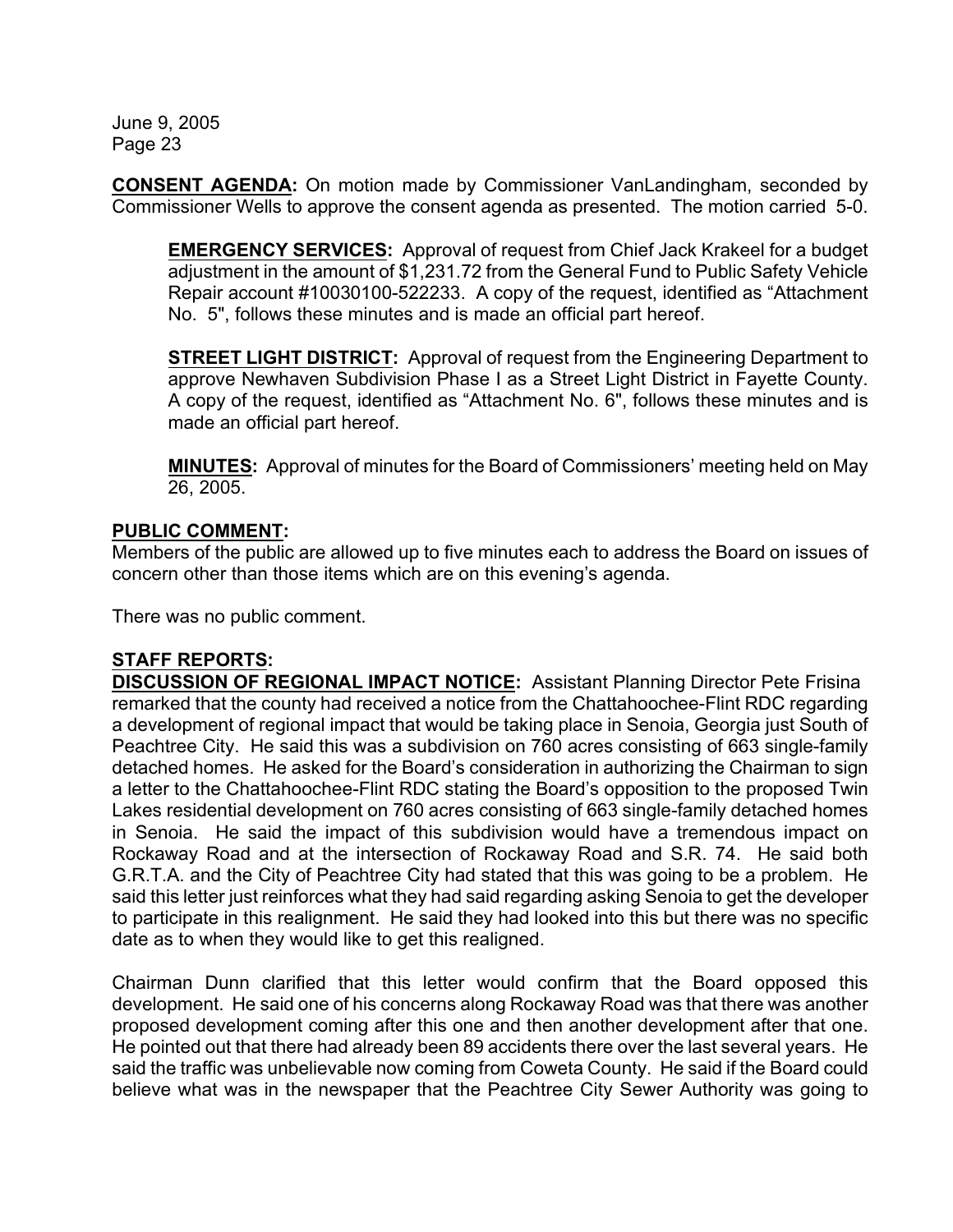extend sewer to the City of Senoia, then the growth could be a whole lot more than that. He felt the Board needed to go on record with the R.D.C. and say the Board felt this was too much development.

Commissioner Frady asked for the size of the lots.

Mr. Frisina replied it was R-40 but he felt it was smaller than one acre.

Chairman Dunn said if they got the sewer they were asking for from Peachtree City some of the property might be rezoned into much smaller lots.

Commissioner VanLandingham expressed concern with the proximity of this development to the school complex. He felt there would be a lot more accidents and remarked that the Board's objection to this development was well founded.

On motion made by Commissioner VanLandingham, seconded by Commissioner Wells to authorize the Chairman to sign a letter to the Chattahoochee-Flint RDC stating the Board's objection to the proposed Twin Lakes residential development in Senoia. The motion carried 5-0. A copy of the letter, identified as "Attachment No. 7", follows these minutes and is made an official part hereof.

**EXECUTIVE SESSION:** Assistant County Attorney Dennis Davenport requested an executive session to discuss four legal matters.

**COMMISSIONER FRADY:** Commissioner Frady asked Chairman Dunn for further comment on his earlier remark regarding State mandated sewer in the southern part of the county.

Chairman Dunn remarked that the Metropolitan North Georgia Water Board stated their movement was to eliminate all consumptive use of water and this would mean no septic tanks for anyone. He said no one was in favor of this but there was a definite move over time to extend sewer systems where there was going to be people.

**CHAIRMAN DUNN:** Chairman Dunn said he wanted to explain the situation of the County Marshals who cited the Tax Commissioner for having a gun in his office. He said the newspaper quoted the Tax Commissioner as saying that he felt the Marshals should have investigated the 911 call before they acted. He remarked that the County Marshals do not investigate 911 calls and then proceed to investigate. He said the Marshal acted according to the law and that was to respond immediately to the 911 call as any fire or police department would do. He commended the Marshals for doing the right thing.

**EXECUTIVE SESSION:** On motion made by Commissioner Wells, seconded by Chairman Dunn to adjourn to executive session to discuss four legal matters. The motion carried 5-0.